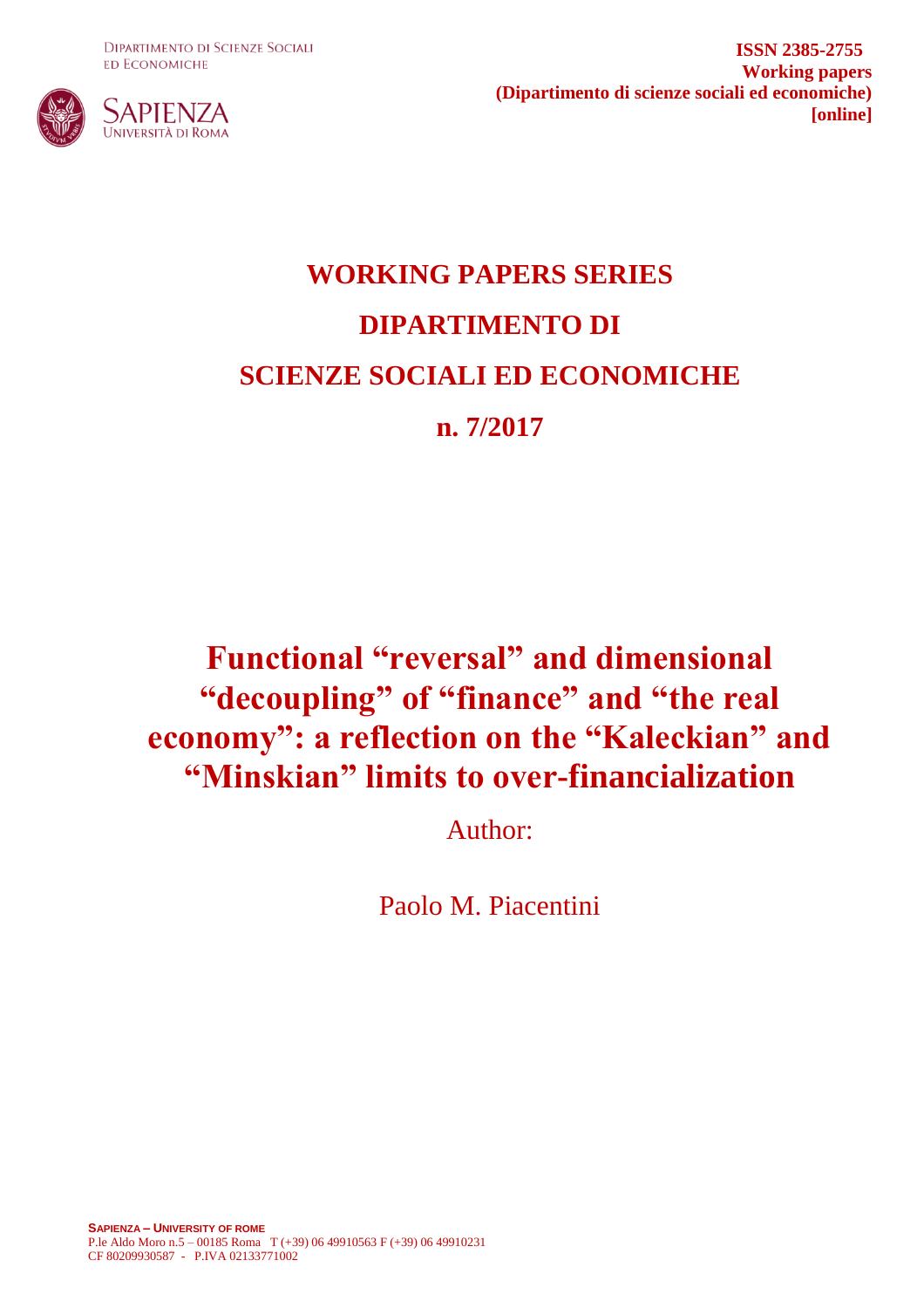## **Functional "reversal" and dimensional "decoupling" of "finance" and "the real economy": a reflection on the "Kaleckian" and "Minskian" limits to over-financialization.**

Paolo M. Piacentini, *Department of Social and Economic Sciences*(DISSE), Sapienza University of Rome\*

**ABSTRACT.** The predominance of "financial" interests in the operation of present-day capitalism is very much at the centre of the research agenda within the "Post-Keynesian" field. Two "schools", firmly established in this tradition, and talented scholars, have provided advances for the understanding of the implications and risks of "financialization". I refer to the schools, intuitively, as the "Kaleckian" and the "Minskian" schools. "Neo-Kaleckians" stress the medium-term implications for growth performance and distributive trends in the real economy; "Minskians" have recently insisted that innovative practices of modern finance such as shadow banking, securitization, etc., will eventually increase the fundamental "fragility" of capitalism, as in Minsky's seminal intuition. Although extensive literature has produced important results in recent years, there is still ground for further, "comprehensive", reflection upon the interaction between "finance" and "the real economy". This contribution is targeted in that direction. Two phenomena are described as "fundamentals", giving rise to further consequences. The first is reversal: the relationship between the financial and the real spheres of the economy is now "inverted" with respect to the conventional wisdom of economists, which holds that "finance" services the "real economy", turning savings into investments. With the reversal, it is now the real economy that services finance, as the originator of debt obligations, upon which assets and trading on the financial markets are established. The second is decoupling: this is understood as the dilatation of the value of financial wealth, relative to real output levels and growth. One important piece of evidence for this notion is the decline in investment to profit ratios in mature economies. Can actual trends in real growth "sustain", for evermore, a disproportional inflation of financial values? Might the ratio to GDP of the value of the "*patrimoines"*, by which I mean the aggregation of all riches (Piketty) steadily increase? If the valuation of financial assets is essentially founded upon the servicing of debt obligations out of the proceeds of real activities, more and more "decoupling" might imply that there is a risk that capitalism may engage in a global "Ponzi" scheme.

## **JEL codes:** E44, E21

**Keywords:** Financialisation; Wealth; Real Investment.

<sup>\*</sup> email: [paolo.piacentini@uniroma1.it](mailto:paolo.piacentini@uniroma1.it)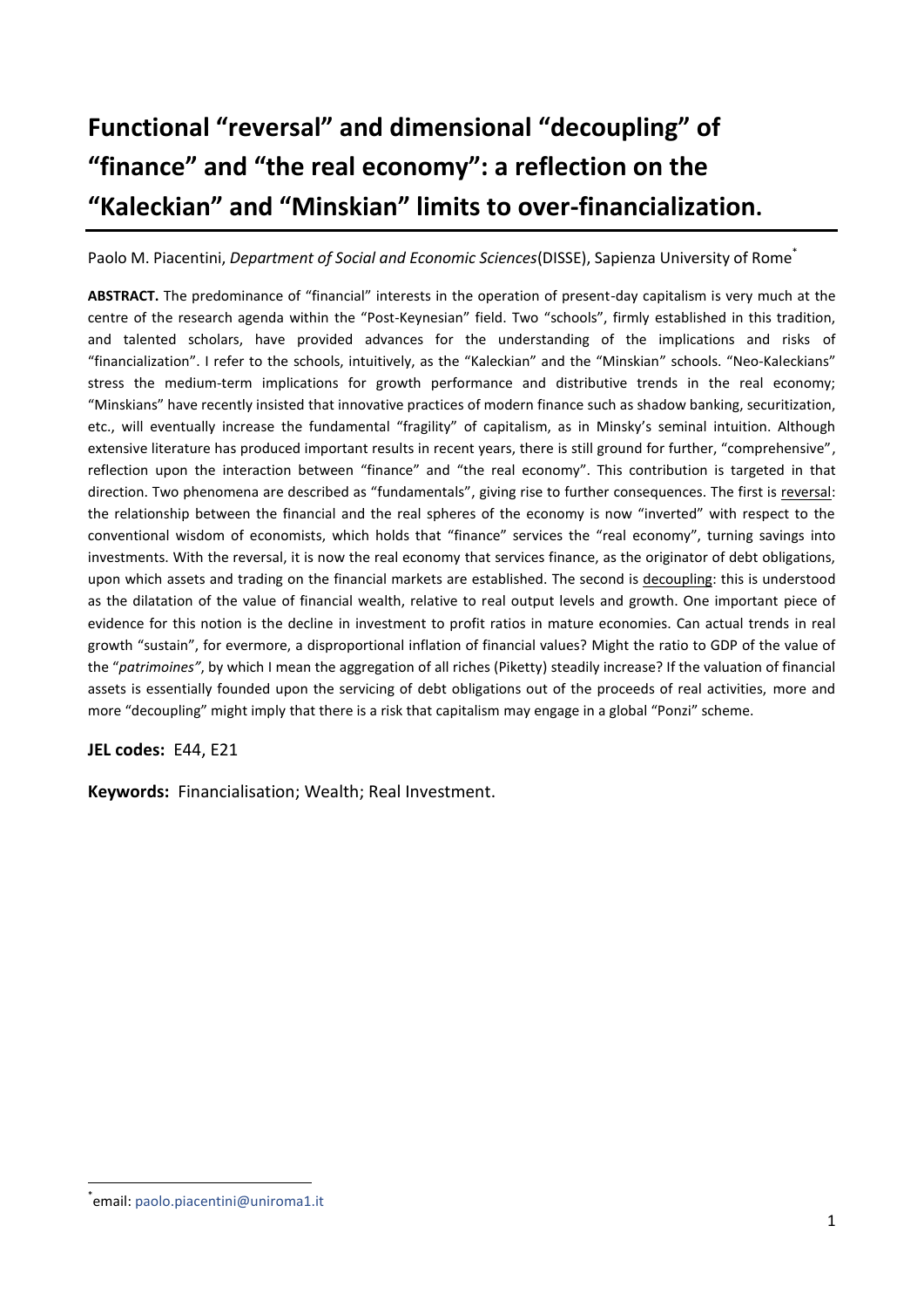#### **1. Introduction**

"Financialization" is a central topic in research into macro-economics and the institutional regulation of mature capitalist economies. Pluralist inspirations, coming from the "Post-Keynesian" traditions of research, have developed diverse descriptions and analyses for the implications of a "financialized economy": there are "Kaleckians", "Monetary Keynesians", who follow the seminal vision of H. Minsky, the French "Regulation" school, the British "Social Accounting" school, etc.<sup>1</sup> After the "Lehman Shock" of 2008, even scholars who had grown up within the "mainstream" were sometimes shaken in their faith in the equilibrating properties of competitive mechanisms and capital markets. The prospects of low growth in the real economy in the face of the dilatation of a financial super-structure have awakened fears of "secular stagnation".<sup>2</sup>

Scholars, and research teams coordinated at the international level, have produced, in a relatively short interval of time, a quantitatively and qualitatively important corpus of analysis and empirical accounts of a "finance-dominated" environment for the global economy.<sup>3</sup> An exhaustive survey is out of the reach of this brief reflection. A more limited focus and related references need thus to be set as a preliminary step.

The reflections in this text are mainly inspired by the recent research trajectories coming out of two "schools", both of which are well-established within the "post-Keynesian" tradition, but which have important differences in their focuses and methodological approaches. I will here refer to them, only for intuitive purposes, as the "Kaleckian" and the "Minskian" schools.<sup>4</sup>

The first of these has cleverly integrated the consideration of the increasing power of financial interests within the solid foundations of Kaleckian macro-economics, which has, as a starting point, "macro-constraints" at the aggregate level that can be derived from national income and expenditure accounts. Different "regimes" have been defined for patterns of the economy, and the implications of these for the real activity and growth have been accounted for. The Kaleckian tradition therefore keeps at its core a focus upon the "real" outcomes for the

 $<sup>1</sup>$  See Van Treeck (2008) for further detail and a review.</sup>

 $2$  Summers (2015) is a seminal reference.

<sup>&</sup>lt;sup>3</sup> FESSUD (Financialisation, Economy, Society & Sustainable Development), an international research programme bringing together 15 partner teams throughout Europe, is drawing to a conclusion. Papers and reports produced within the project offer rich and varied references, and are all available at fessud@leeds.ac.uk.

<sup>&</sup>lt;sup>4</sup> The Kaleckian inspiration has been stronger in European contexts; E. Hein, from the Berlin School of Economics, is one principal contributor; the continuation of the Minskian inspiration for research is mainly associated with fellows and scholars within programmes coordinated by the Levy Institute of Bard College, Annandale, NY, US.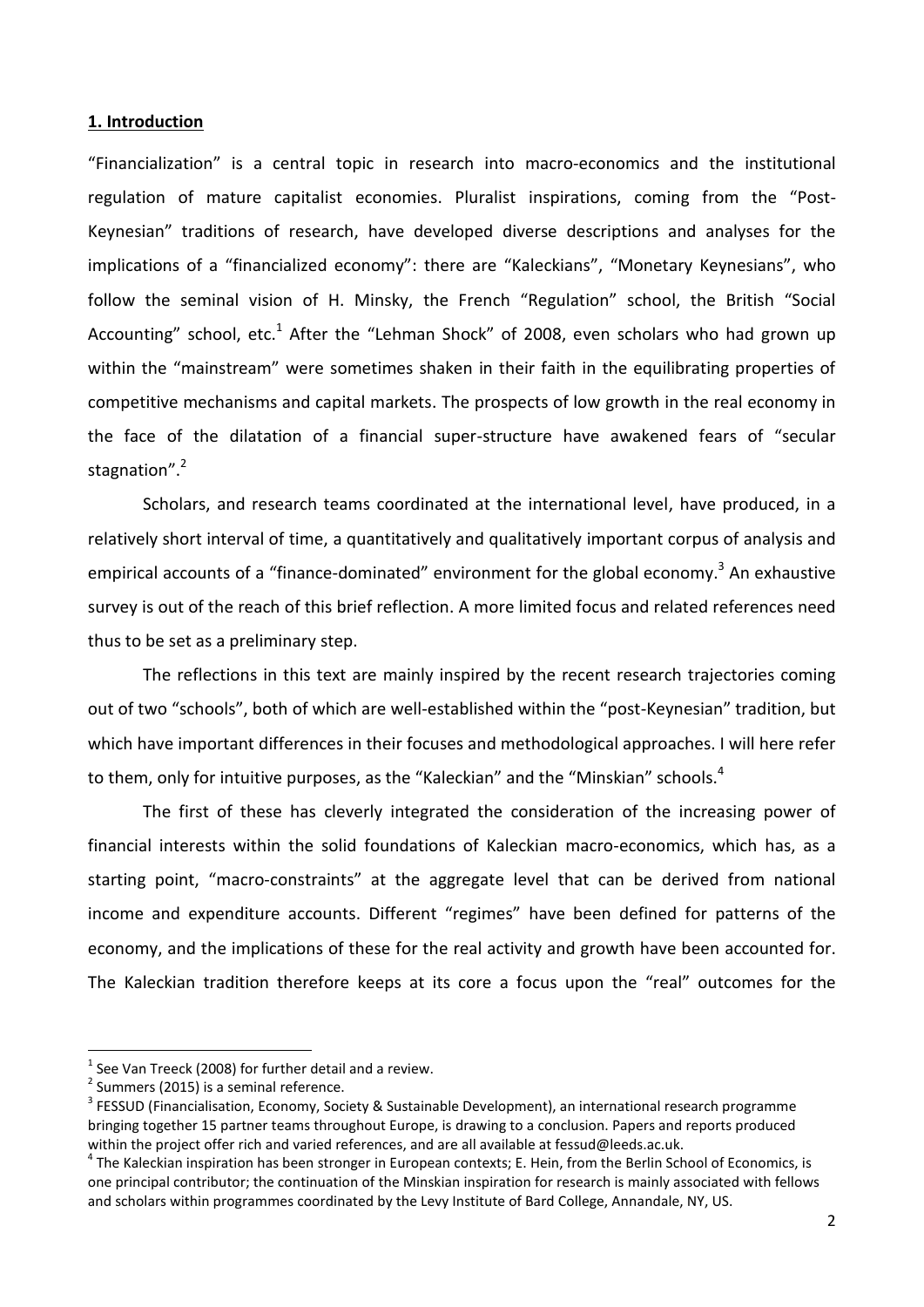economy, even after including in the model behavioural relations or parameters that account for the influence of the financial markets and interests.

On the other hand, the "Minskian" vision has, since its origins, given prime emphasis to finance, through a selective reading of Keynes' original contributions. In Minsky's own words: "C*apitalism is essentially a financial system, and the peculiar behavioral attributes of a capitalist economy center around the impact of Finance upon the system behavior".<sup>5</sup>* Scholars inspired by "Monetary Keynesianism" are, however, well aware of its implications for real growth or distribution; their line of research has, in fact, offered a rich account, in particular for the recent experiences in financial practice and (de)regulation that lie behind the poor performance of the real economy – instability, inequality, a lack of international balance, etc.

Stressing, however, for the sake of our discussion, the dichotomy between the approaches, one could say that "Kaleckians" include behavioural parameters for "financialization" to account, within their configurations of real activation and growth rates; "Minskians" posit finance and "financial innovations" as the prime movers behind the fluctuations and crises of the real economy, and stress the consequential evolution of the institutional regulation of capitalism, etc.

The critical moment in history in which we live calls for a comprehensive vision of the dynamic interaction between the "real" and the "financial" operations of the economy. This task is surely outside the reach of a single contribution, and instead we express here suggestions for further research efforts, targeting the cross-fertilization of contributions from diverse "schools". Minsky himself suggested the need for further syntheses when he wrote: "*the Kaleckian way of looking at profits leads quite clearly to a consideration of the determinants of the stability or even*  the viability of a financial structure".<sup>6</sup> Even when "finance" is pointed to as the originator of real instability, the accounting framework for profit realization, as is made clear by Kalecki, admittedly remains as a constraining frame. The integration of "Kaleckian" and "Minskian" inspirations within the critical vision of modern capitalism is a project worthy of effort.

Even with an awareness of a dominant financial interest in the economy, one question should be proposed: do "real limits to financial dilatation" exist, and where do they eventually become constraining? Kalecki based the conditions for the realization of profit firmly upon demand-side activation in the "real" sphere; Minsky was always conscious that valuations and

1

<sup>5</sup> Minsky (1967), p.33, as reported and commented on by Mehrling (1999), p.139.

 $<sup>6</sup>$  Minsky (2013), p.100.</sup>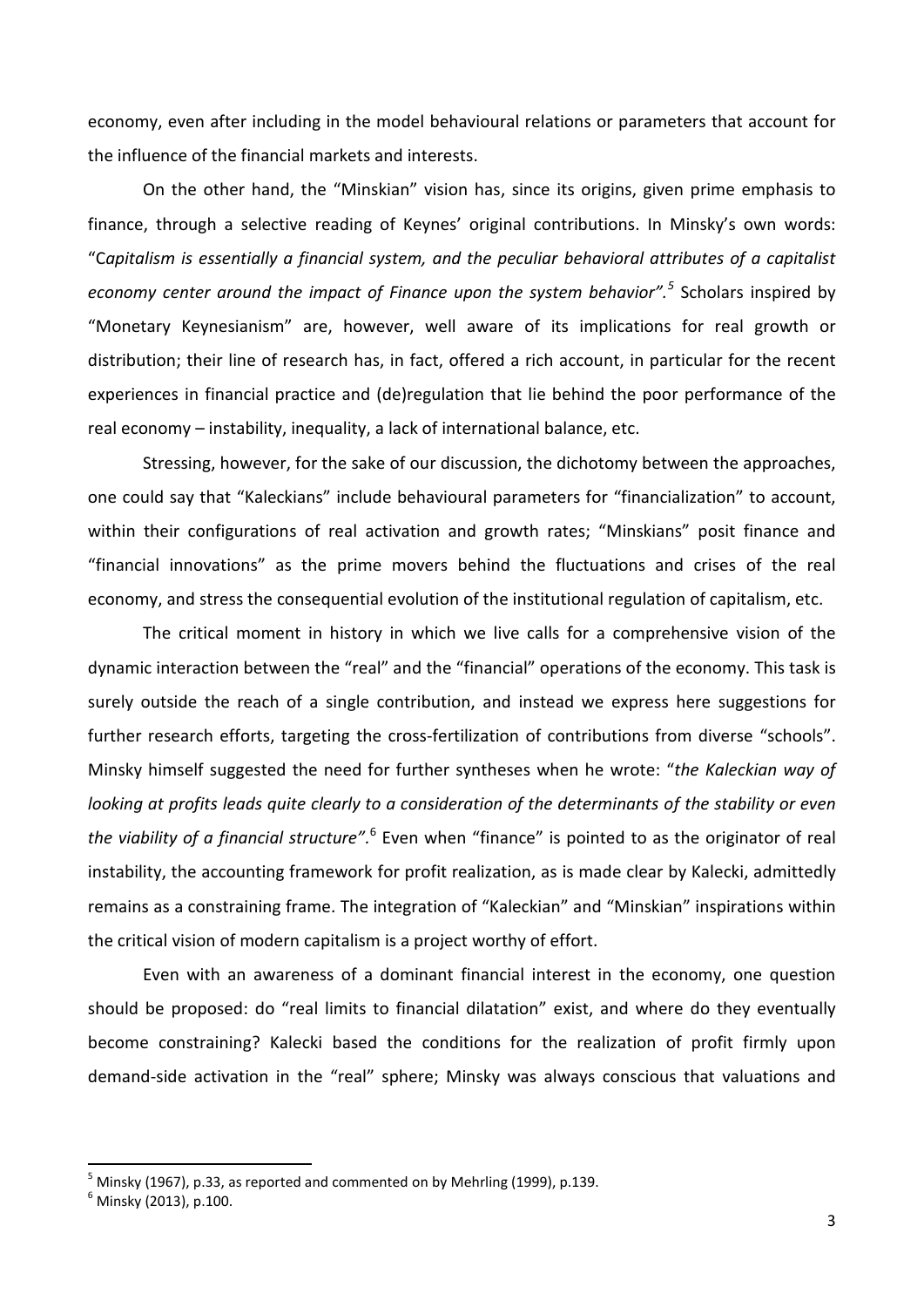trades in the financial markets are ultimately founded upon the expected entitlement to appropriations out of the future profitability of real activities.

This draft is organized as follows. Since surveys of the "stylized facts" of macro-economic evolution in the age of financialization are now widely available in the literature,<sup>7</sup> only a few empirical facts, central to our further reflection, are recalled in a brief section. We then proceed to define what, in our opinion, can be assumed to be the "fundamental" phenomena that lie in the background of current financialized economies.

The first "fundamental" is reversal. The concept alludes, broadly, to an "inversion of means and ends" in the functional interaction between "finance" and "the real economy", when set against the conventional wisdom of economic analysis. According to this wisdom, "finance" is one of a wider set (whose members include commerce and transport) of "service activities" that function in the real economic circuit, by acting between original creditors and final debtors. In the actual, "reversed", scenario, "the real economy" instead appears to be servicing "finance", as it provides the primary input for some "financial production function": the real economy is, in fact, the originator of the commitments to repay obligations out of debt, and on these commitments assets and trades on the financial markets are established.

The second "fundamental" is decoupling. This term, in its broader sense, alludes to the apparent "autonomization" of the rise of financial wealth with respect to the activation and growth of real production and incomes. This "decoupling", on empirical grounds, has as its principal manifestation the decrease in the value of the "real investment-to-gross profit" ratio. This tendency has been underlined in another way in the literature, in the description of a "profit without investment" regime.<sup>8</sup>

Is this "decoupling" sustainable in a long-run perspective? The final section, and the concluding remarks, are centred on reflections on this question. The conclusions will include brief critical references to recent developments in the literature that offer useful analyses and insights but are often not explicit about questions of the sustainability in the longer run of the trends described. The "*patrimoine" –* to use Piketty's original term for the "whole" of wealth – may not, in our vision, be able indefinitely to inflate its value and ratio with respect to "GDP", or by any other measure for the aggregate result of real economic activity.

<sup>&</sup>lt;sup>7</sup> Stockhammer (2007), Orhangazi (2008), Hein (2015a).

 $^8$  term and the concepts of this regime (sometimes called the "intermediate" regime as it lies between The the "wageled" and the "profit-led" regimes) have been worked out in contributions by E. Hein (e.g. Hein (2012), Hein (2014), ch.10, in particular).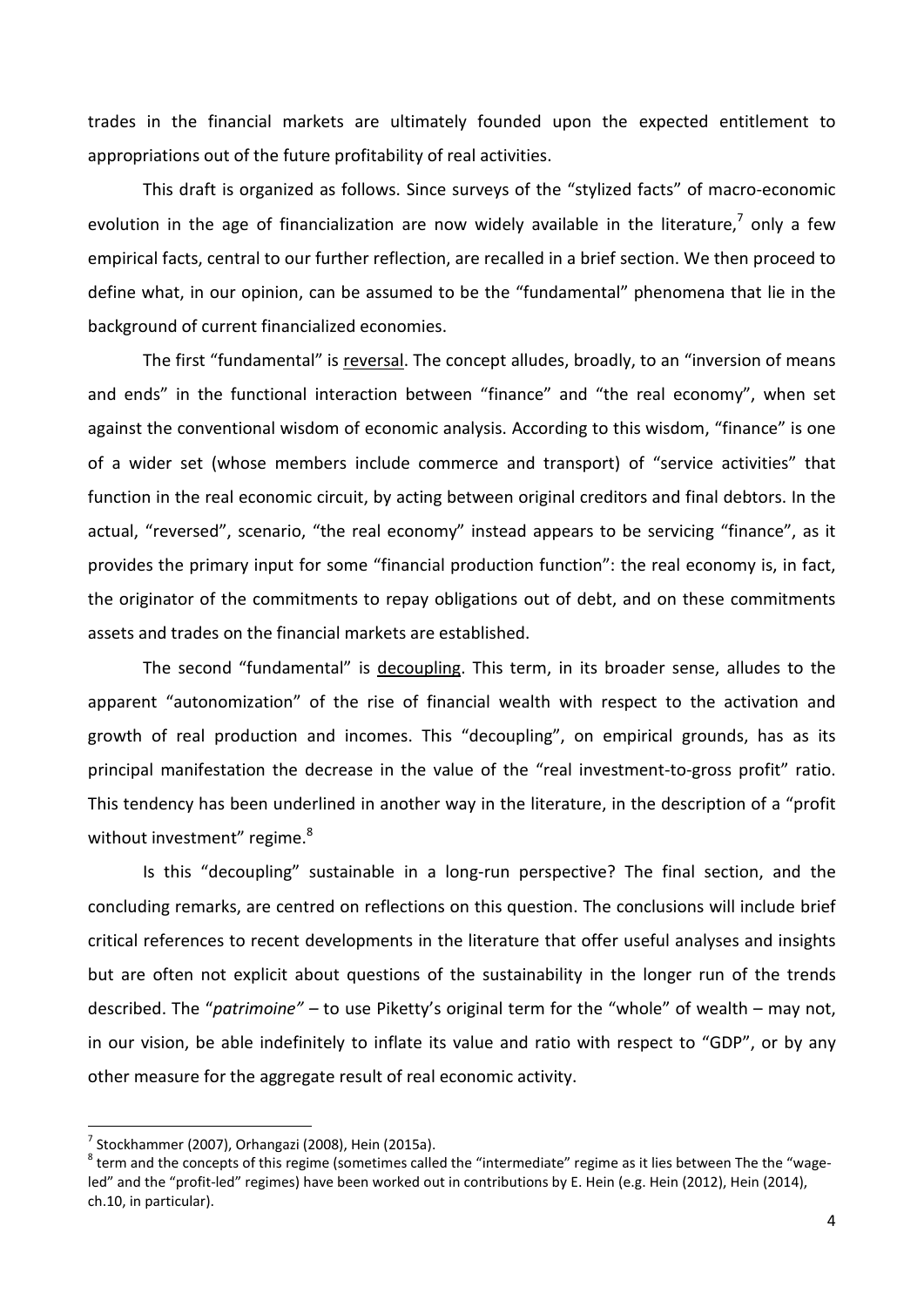### **2. "Stylized facts": a reminder**

The rise of "financialization", and of a "money-manager ruled" capitalism, is often traced back to that turning point in the history of modern capitalism intuitively understood to have occurred sometime around the last few years of the 1970s and the first few years of the 1980s. Fundamental changes in policy orientations occurred in that period, though with different intensities and timings in different national contexts. Financialization emerges as both the motivation for and the result of the advances of the neoliberal "(counter-)revolution" in these years.

The control of inflation, described as the obsessive target of policy makers in the 1970s, was the initial background: behind the erosion of nominal values, conservative opinion saw a loss of control of distributive dynamics, with a consequent fear of a "profit squeeze".<sup>9</sup> Although the traditional tools of monetary repression were mainly used as operational weapons, the key policy approach behind them was very reminiscent of the "Kaleckian intuition"<sup>10</sup> according to which (excessively) low unemployment and (excessively) generous welfare provisions lead to excessive wage-push pressures in the context of unionized and industrialized economies.<sup>11</sup>

Disinflation, which is evidence of a regained control over the macro-economic environment, was in fact achieved in the following decades.

| <i>percentage annual increases.</i> Source: Oecd. |       |       |       |       |  |  |
|---------------------------------------------------|-------|-------|-------|-------|--|--|
|                                                   | 1970s | 1980s | 1990s | 2000s |  |  |

TABLE 1. Consumer Price Indexes: decadal averages of

|         | 1970s | 1980s | 1990s | 2000s |
|---------|-------|-------|-------|-------|
| USA     | 7.6   | 4.7   | 2.8   | 2.4   |
| EU-0ecd | 11.4  | 8.4   | 7.2   | 3.0   |

However, the premises and promises of mainstream wisdom, which associated better and more stable growth performances for the real economy with regained nominal stability and more competitive frameworks for trade in goods and factor markets, were falsified.

<sup>&</sup>lt;sup>9</sup> Glyn and Sutcliffe (1972).

 $10$  Kalecki (1943).

 $11$  The "Nairuvian" models originally developed for the UK context are explicit on this. See Layard, Nickell and Jackman (1994).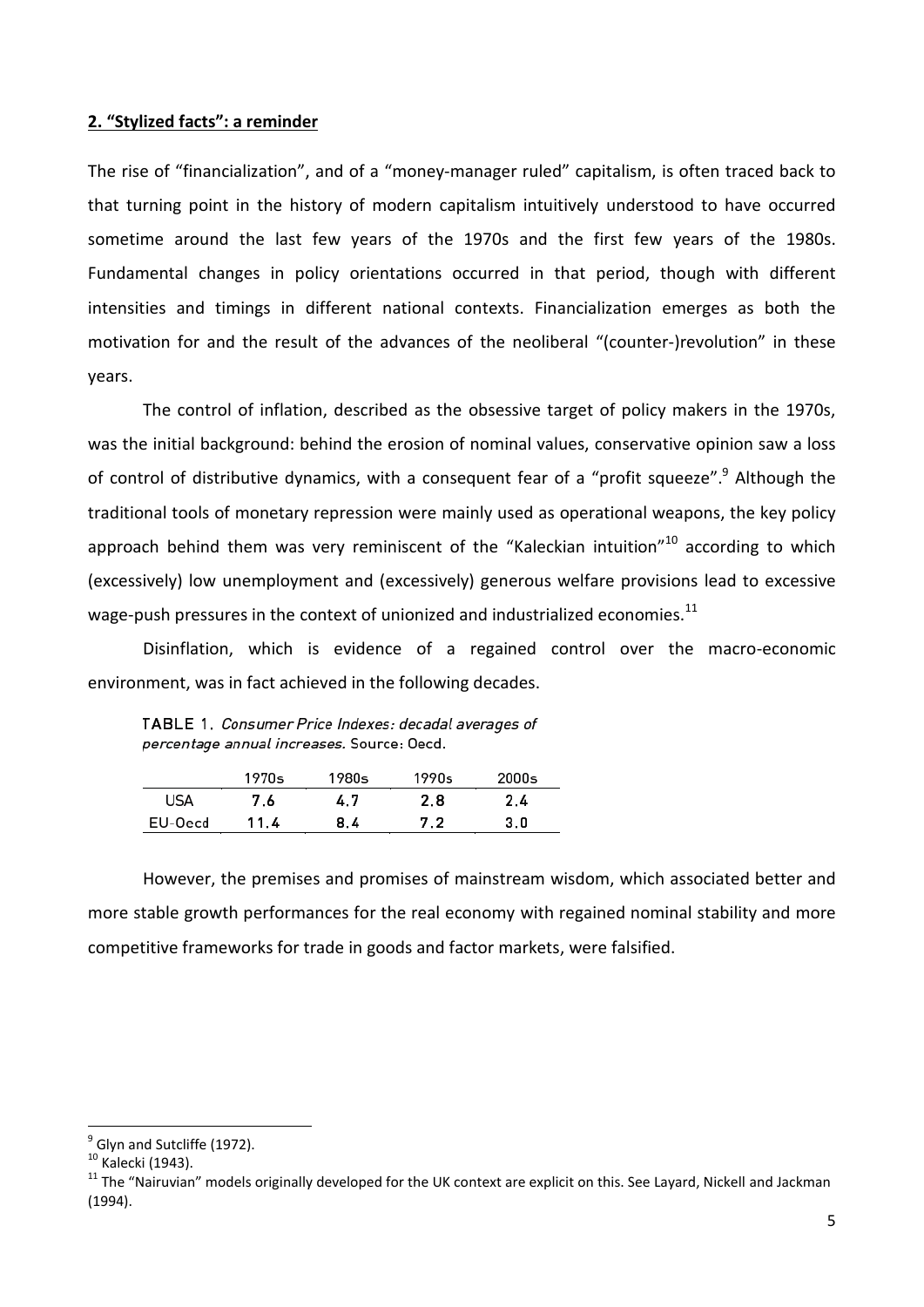TABLE 2. Decadal averages of annual GDP growth. Source: Oecd.

|         | 1970s | 1980s | 1990s | 2000s |
|---------|-------|-------|-------|-------|
| USA     | 3.2   | 3.0   | 3.6   | 1.6   |
| EU-0ecd | 3.2   | 2.5   | 2.3   | .4    |

Price stability and low interest rates did not induce high growth, although, in the orthodox view, these conditions should have been favourable to "long-term" investment options. The actual development went in quite a different direction, confirming Minsky's intuition, according to which a period of "tranquillity" breeds the seeds of instability. Well before the "Lehman shock", bubbleled booms and cracks were experienced at short intervals of time, in segments of financial trades.<sup>12</sup> The action of lobbies serving financial interests contributed to the creation of an increasingly deregulated space for speculative trading. The rise of "creative-finance" – "layering" out long intermediation chains from the original credits, through securitization and "originate to distribute" practices, together with the further dilatation of the options for leveraged speculation allowed by the explosion of the derivatives markets – led to the dominance of "short-term/high frequency" trade within portfolio management practices. These developments were, perhaps, detrimental to the longer-term options for investment allocation. Operators outside the professional financial circle, such as non-financial firms and households, were also dragged into the game. Creative finance thus contributed in a determinant way to the "decoupling" of the financial and the real trade turnover, as we will describe later.

Diverse indicators for "financial inflation" may be considered. In view of the discussion in this text, where the central question is posited upon the sustainability of the rise of debtcollateralized assets in the longer term, we select one indicator: the ratio of the nominal value of debt-collateralized bonds to GDP in the country issuing the bonds.

 $12$  For specialist accounts describing the crisis episodes, the main reference is Reinhart and Rogoff (2010).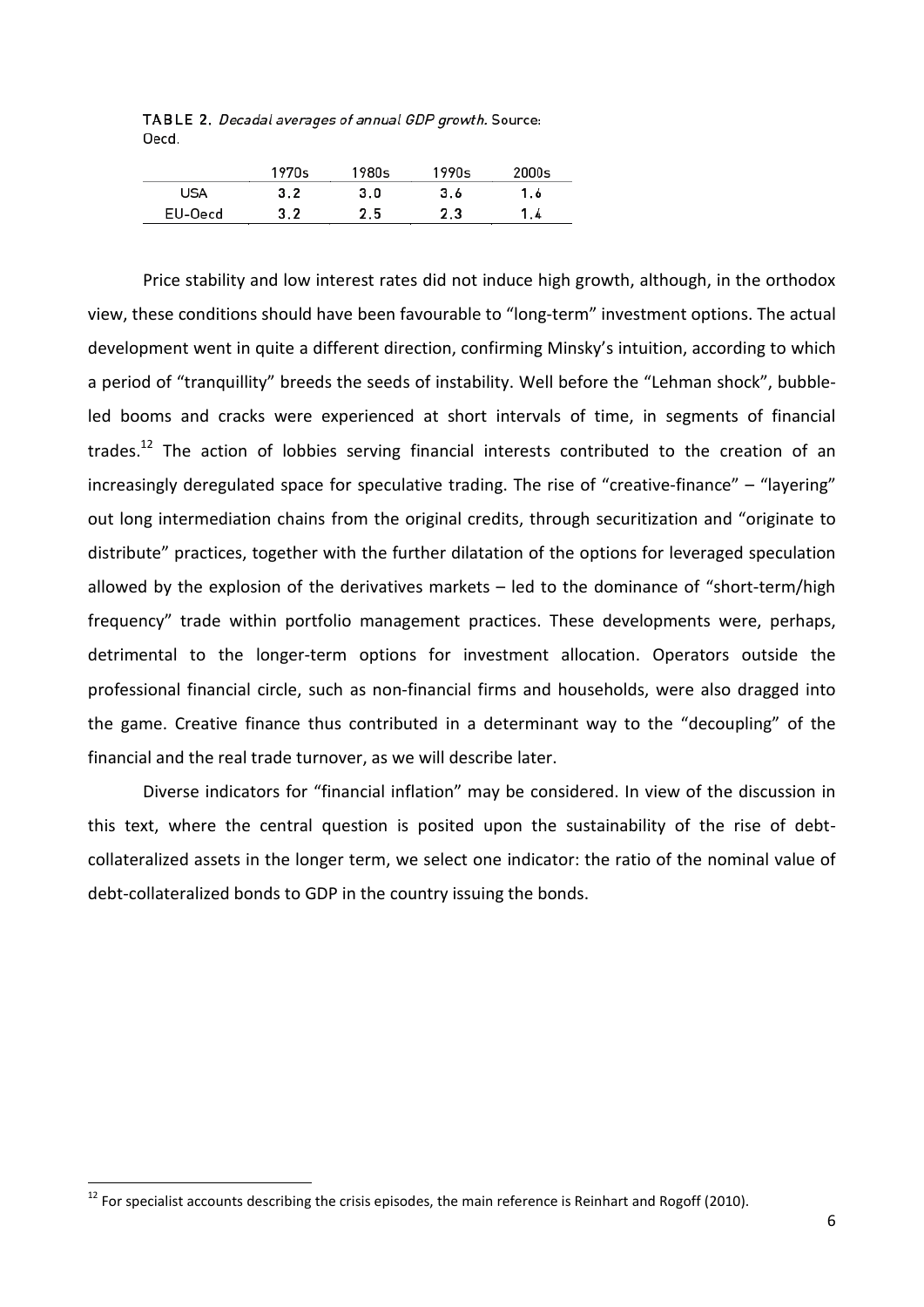TABLE 3 *Total debt securities (private and public origin): ratio of nominal values outstanding for country of residence of the issuer to its GDP (elaborations from Bank of International Settlements :Debt securities statistics, and OECD )* 

|         | 1994 | 2000 | 2010 |
|---------|------|------|------|
| France  | 0.63 | 0.91 | 1.90 |
| Germany | 0.58 | 0.94 | 1.52 |
| Italy   | 0.34 | 0.99 | 1.82 |
| Japan   | 0.61 | 1.88 | 3.38 |
| UK      | 0.32 | 1.04 | 2.33 |
| USA     | 0.52 | 1.65 | 2.36 |

Although important segments of financial wealth (stocks, real estate, etc.) are being excluded, bonds, whose value is based upon repayment promises by the final debtors, appear as the key item for the linkage of the Kaleckian and the Minskian conceptions. Debt obligations may originate from private as well as public institutions. Cash flows accruing to the debtors at the due time, and the appropriation by the creditors of repayment for interest and reimbursements out of these, are in fact the foundations of the value of the assets when they are traded in the markets. As was already clear to Minsky, the rise of "securitization" (ABSs, CDOs) has more recently led to an increase in the height of an "*inverted pyramid*", where, however, "*the point upon which it rests, that which carries the largest load, consists of business profits".*<sup>13</sup> Financial dilatation will then coincide with financial fragility if there is not enough support from a base of real business profit.

In the meanwhile, the enlarged role of "money-managers", who are entrusted with the valorization of the "*patrimoine*", endangers the income prospects of the "have-nots", that is, households whose subsistence is still wholly founded upon the exchange of labour services against salaries; decreasing labour shares, and inequalities rising overall over the spectrum of the distribution, then appear as a side effect of "financialization".<sup>14</sup> We borrow, from the wide literature commenting on these trends, a graph that clearly demonstrates the regime change from the "Fordist" age to the age of "financial dominance".

1

<sup>&</sup>lt;sup>13</sup> Minsky (2013), p.97.

<sup>&</sup>lt;sup>14</sup> Stockhammer (2015).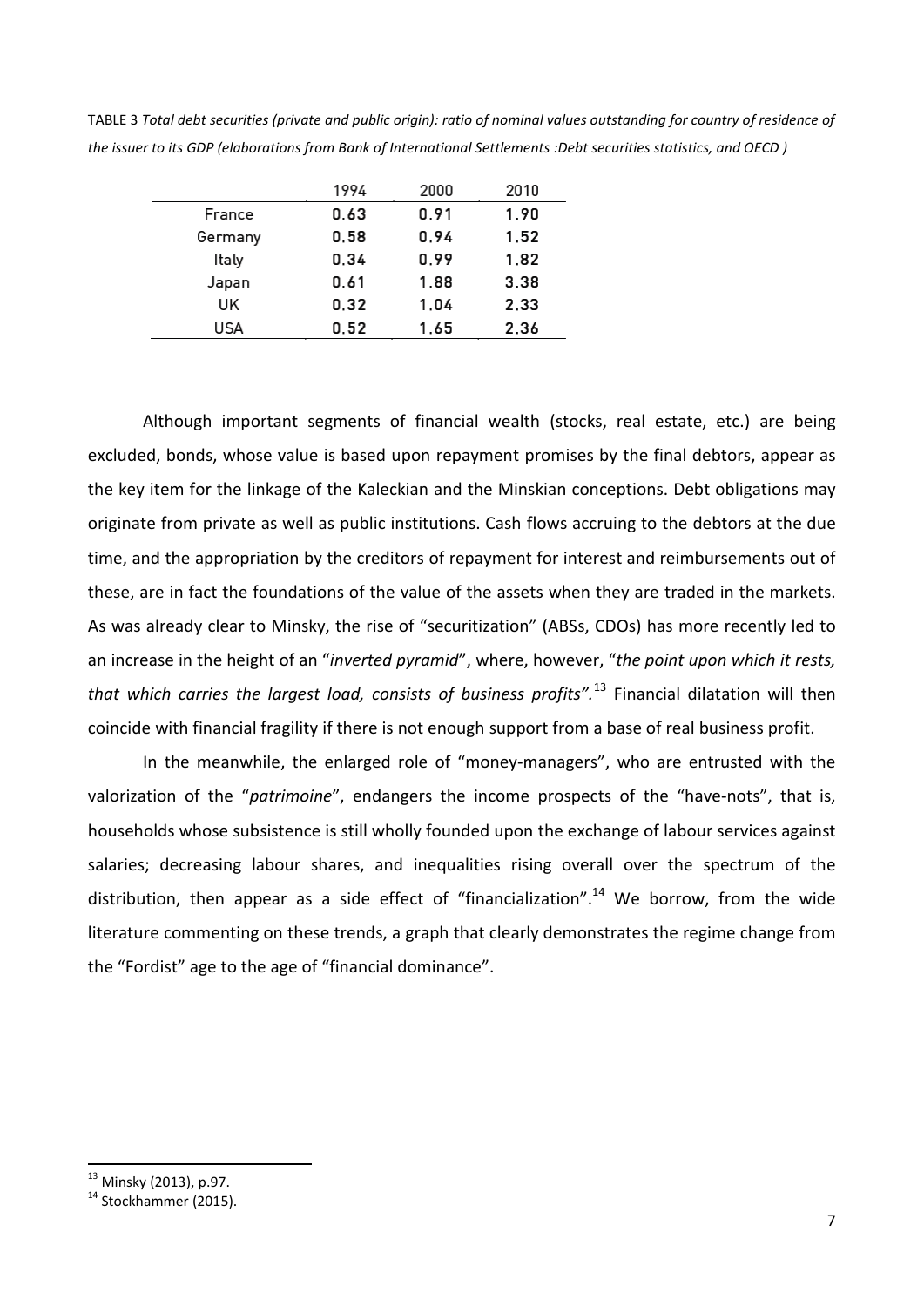

FIG. 1 - *Productivity and wage development in USA (reprinted from Orhangazi (2011), p.24.)*

Source: Economic Report of the President, 2011, Table B-49

The basic framework of the "Fordist Compromise", in which "income policies" allowed the growth of compensation to all "stakeholders" in line with real productivity growth, was broken; a rise in inequality was the consequence.

## **3. The "reversal": the "subsumption" of the real to the financial?**

The use of a, perhaps obsolete, Marxian term such as "subsumption" nevertheless has an evocative power. Essentially, "A" is "subsumed" by "B" when the scope for the actions of "A" is bounded by or subordinated to the behaviour and interests of "B". Now, between "finance" and "the real economy", which is "A" and which is "B"?

Conventional wisdom in economics has framed finance as one "service" (among other services) that functions in the central economic circuit of production, distribution and accumulation. "Trade" intermediates between producers and final consumers; "transport" allows their spatial separation; and "finance", finally, mediates loanable funds between agents in surplus positions to those in deficit positions in their current income–expenditure plans. In fact, finance does more than this: for example, it allows portfolio diversification and hedging for the saver, and gives advice to the investor.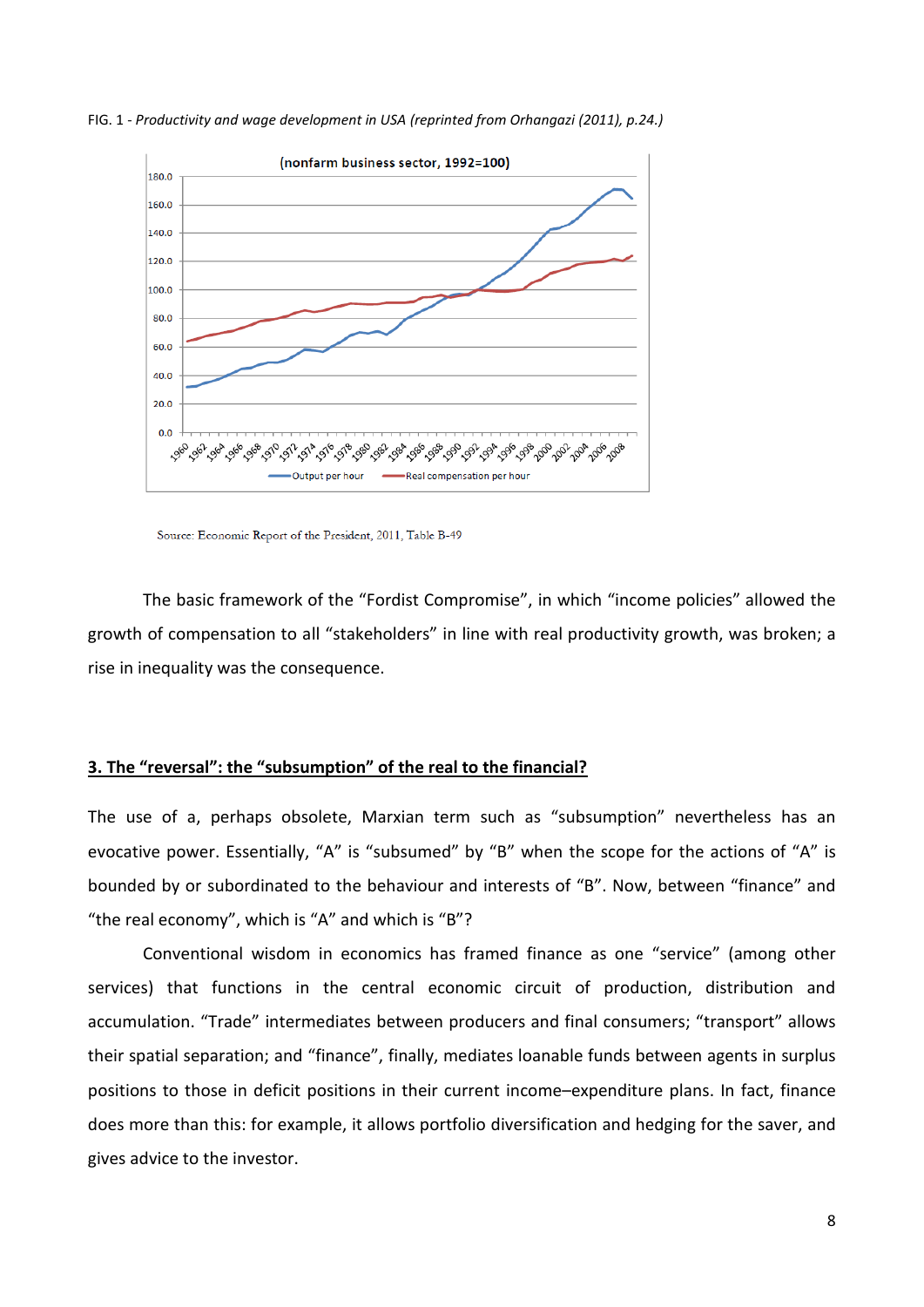In the "fundamentalist" Marxian view, these "circulation services" do not add "value" to the real economic product. However, I would not nowadays agree with this position. Financial innovations, such as "venture capital" for the start-up of innovative enterprises, might sometimes be conceived as forms of technical progress, favouring real economic growth. However, even amongst the "mainstreamers", the possible "excess" in the dilatation of finance is an object of debate.<sup>15</sup>

"Reversal", besides, is a term that alludes to phenomena that have also been described in other terms: "shareholder value", "finance-led growth", "coupon capitalism", etc. However, this term suggests a more encompassing, and radical, vision. In fact, it means the "inversion" of the functional relationship between finance and the real economy, with respect to the conventional wisdom held by most economists. There is an inversion, in fact, in the direction of the "subsumption" of one to the other.

In the inverted sequence, the real economy is performing a service, as the provider of the primary inputs for some "financial production function". Primary debtors from the real economy, committing themselves to pay cash instalments for interest and principal out of their future incomes, are in fact the originators of assets upon which the financial trades may establish themselves. Moreover, out of these original debts, the modern "engineering" by creative finance builds up layered super-structures of tradeable instruments, through the pooling of debts into "collateraized" assets (ABSs, etc.). Specialized "vehicles" are created and dedicated to the successive layering of the assets, with shorter maturity and higher perceived liquidity by the market at each successive step.<sup>16</sup> Everything is aimed in principle at the satisfaction of the diversified demand of money-managers, who have diverse requirements for maturity, risk and liquidity. This "chain" process, when continued, is bound to glide into the very short-term instruments of "near-money" mutual fund markets that are the grounds for the short-term operations of the bigger banks and the non-bank financial operators.

Anyhow, at the longer and shorter ends of the maturity chain, the values and tradeability of the assets are conditional on the "belief" about the validation of the issuers' obligations at each step. However, going back up the chain to the starting point, we will find precisely the original debtors from the real economy. It is at this point that the "Kaleckian" constraints for profit realization

1

<sup>&</sup>lt;sup>15</sup> E.g. Pagano (2013).

 $16$  Shin (2010) is the main reference. I am the co-author of a working paper on this point: Bianco and Piacentini (2014).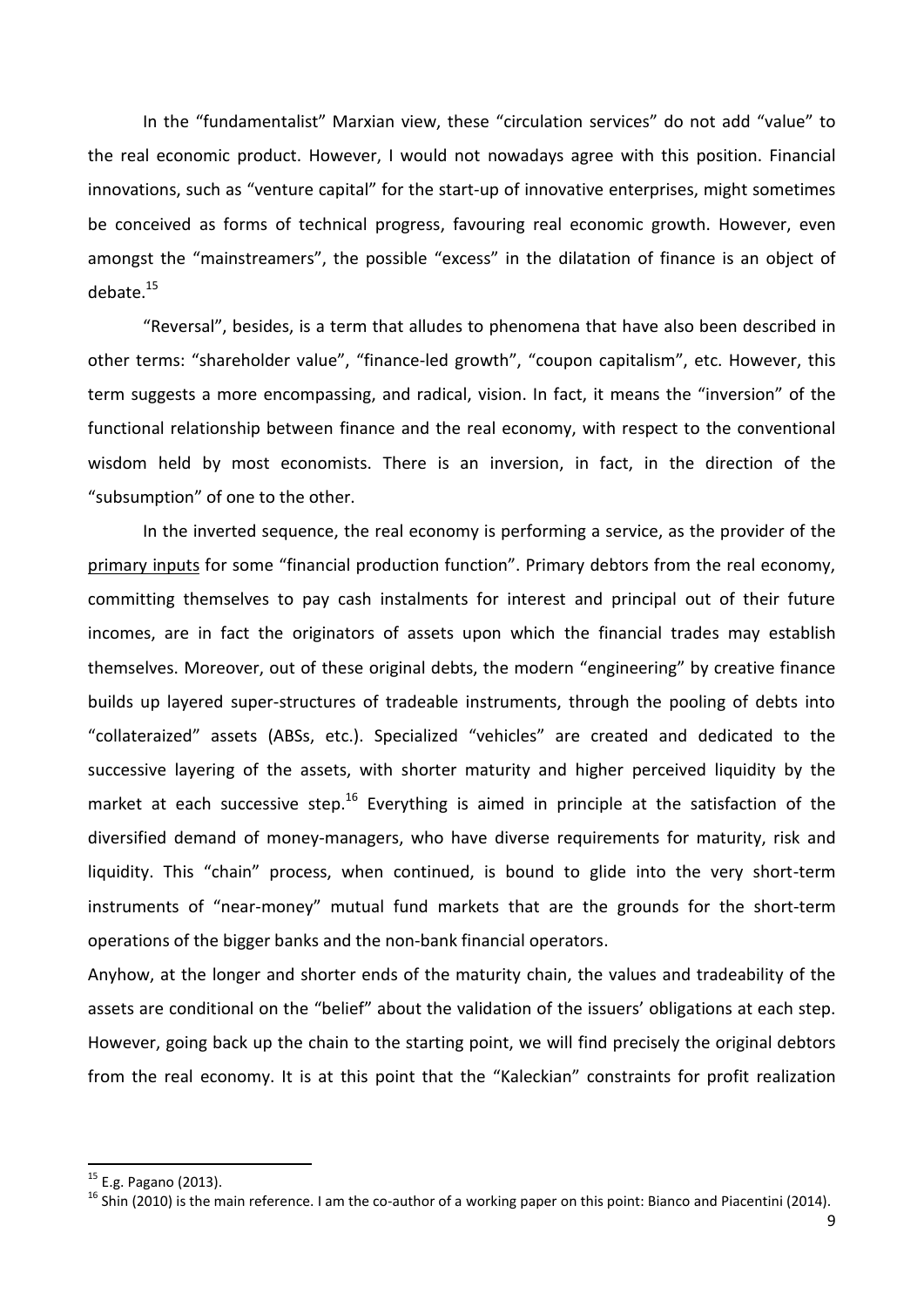become critical to the sustainability of the whole financial "super-structure".<sup>17</sup> The debt is the originator of the "production" of the financial items, and the Minskian "money-managers" play the principal role here. "Reversal", when alluding to this inversion of means and ends, appears as a radical vision, but is quite consistent with the Minskian vision of the passage from "productive" to "moneymanager" capitalism. The concept perhaps has a heuristic power, encompassing other descriptions of "financial dominance" in the literature. For example, "shareholder value" essentially means the subordination of operational management to the interests of the "monetary capitalist", who merely aims for the "valorization of values" for his portfolio and is essentially uninterested in the productive mission of the firm. Similarly, "regulation" scholars emphasize the epochal shift from "Fordist" to "finance-led" regimes,<sup>18</sup> although doubts may have arisen about the feasibility of a demand regime that is propelled only by "capitalistic" expenditure, while labour compensation is left out of the participation in productivity gains. The interesting concept of a "coupon capitalism", which would by now have overcome a "productive" capitalism, as originally put forward by the "British School of Social Accounting",<sup>19</sup> is also quite consonant with our view about the inversion of means and ends in the operations of capital markets, since "*the pool of new and issued coupons becomes a regulator of the macro-economic trajectory".* <sup>20</sup> "Coupons" are defined widely to include bonds, securitized paper, shares in venture capital funds, etc. However, the main item in the "coupon pool" remains bonds backed by the servicing of the debt of sectors that do not contain financial institutions: firms, households and sovereign states. The money-manager acts on behalf of the portfolios of the wealthier (e.g. "private banking") or, with even greater responsibilities, for the "hedge and gain" of private savings pooled into large pension, or insurance, funds. Eventually, even the "productive" managers of non-financial firms, under the straightjacket of "shareholder value", may turn into money-managers themselves. The options for "long-term" productive investment are, in that case, likely to be "subsumed" into the short-term targets of portfolio valuations.

The distinction between the "monetary" and the "productive" capitalist is not new, and it was already fundamental in Marx's account of the accumulation process, where the valorization of capital is the original purpose and the final result. However, in his description, "values" may rise only through the productive use of labour. This duality is the possible origin of contradictions and

 $17$  The quotation above shows Minsky's awareness of this point.

<sup>&</sup>lt;sup>18</sup> Boyer (2000).

 $19$  Froud et al. (2001) and (2002).

 $20$  Froud et al. (2001), p. 275.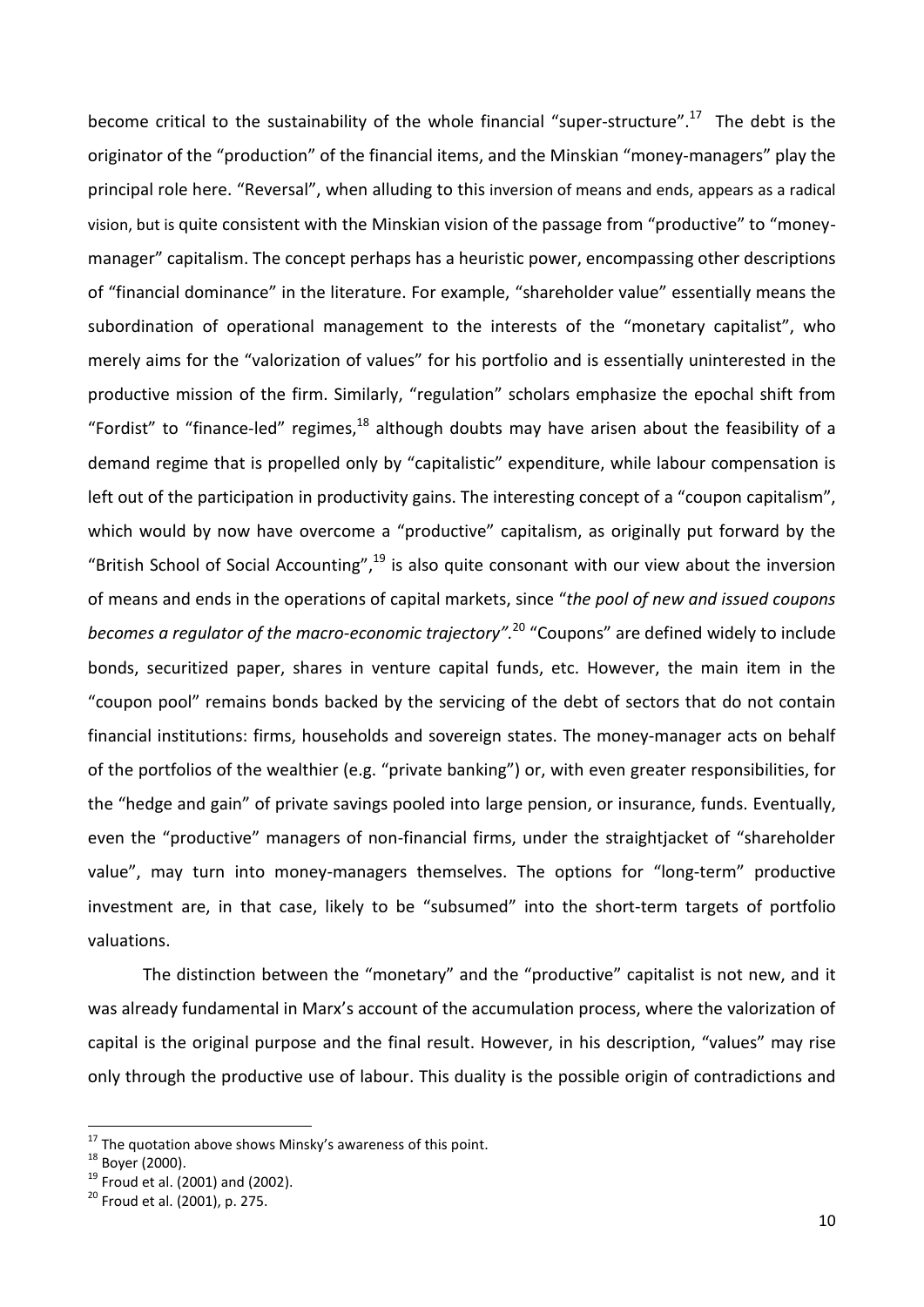crises. Keynes distinguishes between "enterprise" and "speculation" in, for example, chapter 12 of the "General Theory". The risk of having entered "casino economics" where "*enterprise becomes the bubble in a whirl-pool of speculation"*<sup>21</sup> appears all too real.

The two "masters" inspiring these reflections, M. Kalecki and H. Minsky, may appear, at first impression, to be on opposite sides, within a common "Keynesian" background, because of their different stresses on the "real" or the "financial" aspects of operations in the macroeconomy. Kalecki's derivations from income accounting show how profits derive from investments and other "exogenous" expenditures from the real economy, and financial action seems left somewhat in the shadow.<sup>22</sup> Minsky, on the other hand, was in his time quite isolated in his obstinate attention to finance: quoting from a brilliant review article dedicated to his vision, "*according to Minsky, we need to understand finance not because it is an important part of our economy, but it is the very heart and motive force of that economy".*<sup>23</sup>

However, it is precisely when we start from this apparent dichotomy that we may proceed to reflections about the problem of the sustainability of a financialized economy, where financial trades are ultimately based upon the "validation of debt structure".<sup>24</sup> Then if, at the micro-level, the Minskian notion of "investment" eventually coincides with the point of view of the moneymanager who is engaged in the hedging and augmentation of the portfolio of riches with no direct interest in the real object of the trades, at the macro-level we cannot avoid considering the "*integration of financial structure and basic behavior of the economy",* where "*Kalecki's emphasis upon profits and their determination leads quite naturally to study of financial structures and their relation to the cash-flows that validate the structures".*<sup>25</sup> Comforted by this inspiration, our thoughts on this line of argument will follow.

## **4. "Decoupling": more profits with less accumulation?**

A comprehensive discussion of the notion of "decoupling"<sup>26</sup> would call for an encompassing analysis of the increasing autonomy of the innovative modes of operation of modern finance with respect to the "real" fundamentals. The nominal values involved in transaction turnovers are large

1

<sup>&</sup>lt;sup>21</sup> Keynes (1936), p.159.

<sup>22</sup> Other distinguished scholars stress now the need for an integration of Kaleckian and Minskian visions: e.g. Stockhammer (2015b).

<sup>&</sup>lt;sup>23</sup> Mehrling (1999), p.139.

<sup>&</sup>lt;sup>24</sup> As from quotation which follows.

<sup>25</sup> Minsky (2013), p.99.

 $26$  The use of the term "decoupling" was inspired by Van Treeck (2008), p.1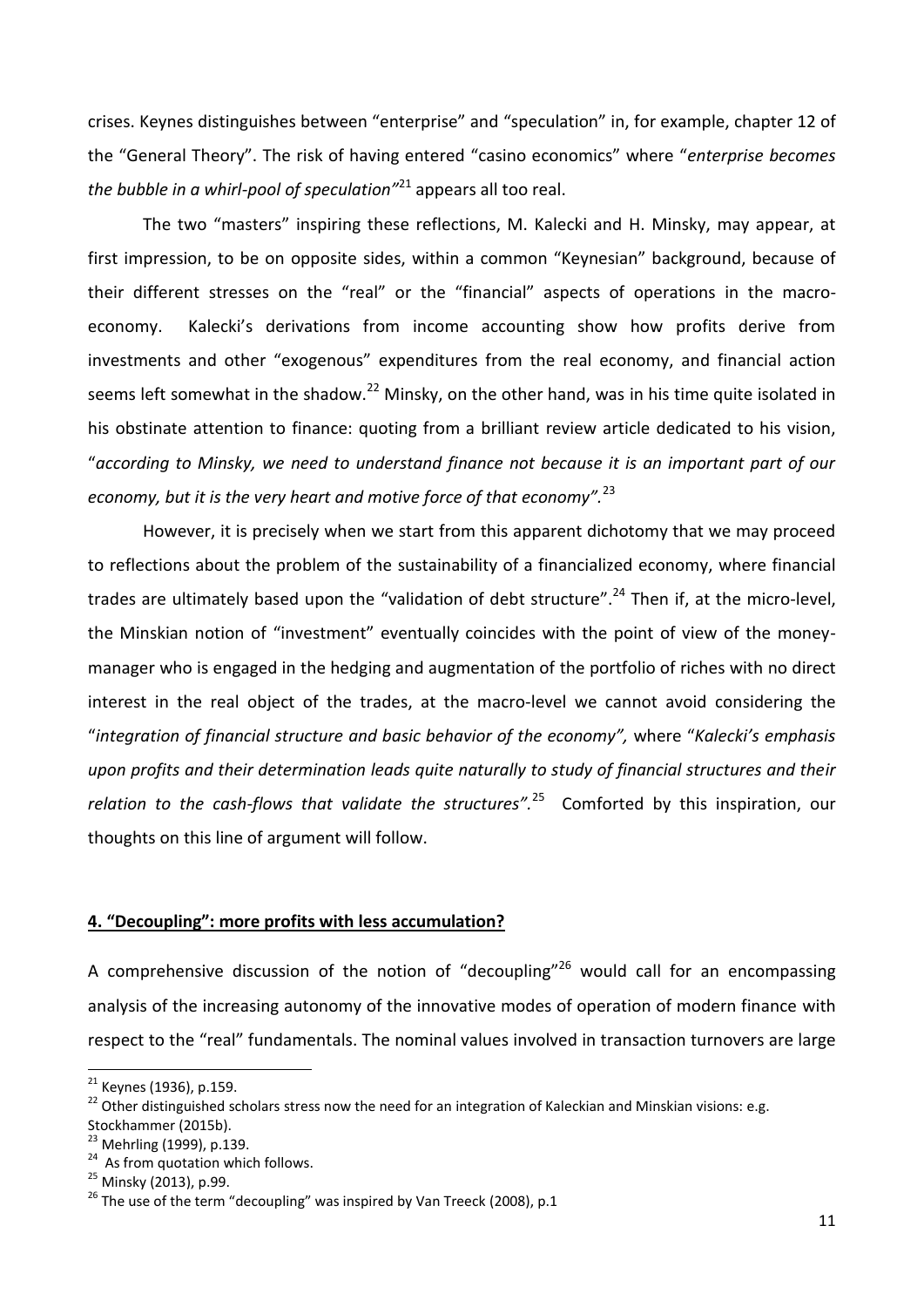multiples of the outputs and inputs in the real economy. In particular, because of the short-term pursuit of gains from "high frequency" trades, the real content of what is being traded appears to be irrelevant to the trader. This broader notion of the "finance–real" decoupling would require further specialized reflection.

The more restricted notion of decoupling, which is the one to which we mainly refer on this occasion, is focused upon the macro-economic evidence of an increasing divide between the volumes of "profits" (or "gross margins"), appearing in income accounts, and the amount of real "investments" (or "capital accumulation") appearing in expenditure accounts. Recent research shows how "profits without accumulation" regimes often prevail in the context of modern mature economies.<sup>27</sup> Formal results within "Kaleckian" frameworks, starting from the identities of income and expenditure and the "mark-up" pricing rules, and given diverse specifications for the investment function, allow a wide range of interactions between propensities and distributive parameters, characteristic of the "regimes" of the macro-economy. The classical "Kaleckian" result, in which a redistribution against labour is contractionary (a "wage-led" regime) still appears as the most plausible outcome. However, configurations are admissible in which expenditure by capitalists and rentiers, and any other exogenous sources of demand, may sustain profits even at lower rates of accumulation (the "profit without accumulation" regime mentioned above); eventually, with a very strong influence of profits on investment and consumption, it may support a "profit-led" growth regime. In any of these contexts, the supply side is assumed to be flexible enough to allow the capacity utilization rate to adjust and support the stimuli coming from the demand side. The improbability of a sustainable profit-led growth path "*à la Boyer"* will be discussed later, although without a formal analysis.<sup>28</sup> "Finance" enters with the relevant parameters, but remains essentially exogenous in these developments, which matches the Kaleckian stress upon the final outcomes for the real economy.

However, the excess of aggregate gross profits over real investment would imply that fractions of "realized" profits are not returned as investment expenditures within the reference period. The fact that profits higher than investments are in fact realized calls for a contribution from other sources of exogenous demand: government expenditure, surplus from trade, consumption financed out of non-labour income, or debt. The old-Keynesian "Big Government",

<sup>27</sup> Hein (2014), ch.10.

<sup>&</sup>lt;sup>28</sup> In this frame of analysis the activation appears to be fully determined from the demand side. We would only mention that other approaches, also well within the "Post-Keynesian" tradition, allow for interactions between demand side and supply side factors in longer run (e.g. Domar's balanced growth, "Kaldorian" frames with "technical progress function", etc.) See Paniccià et al. (2013), and Hein (2014), ch.8.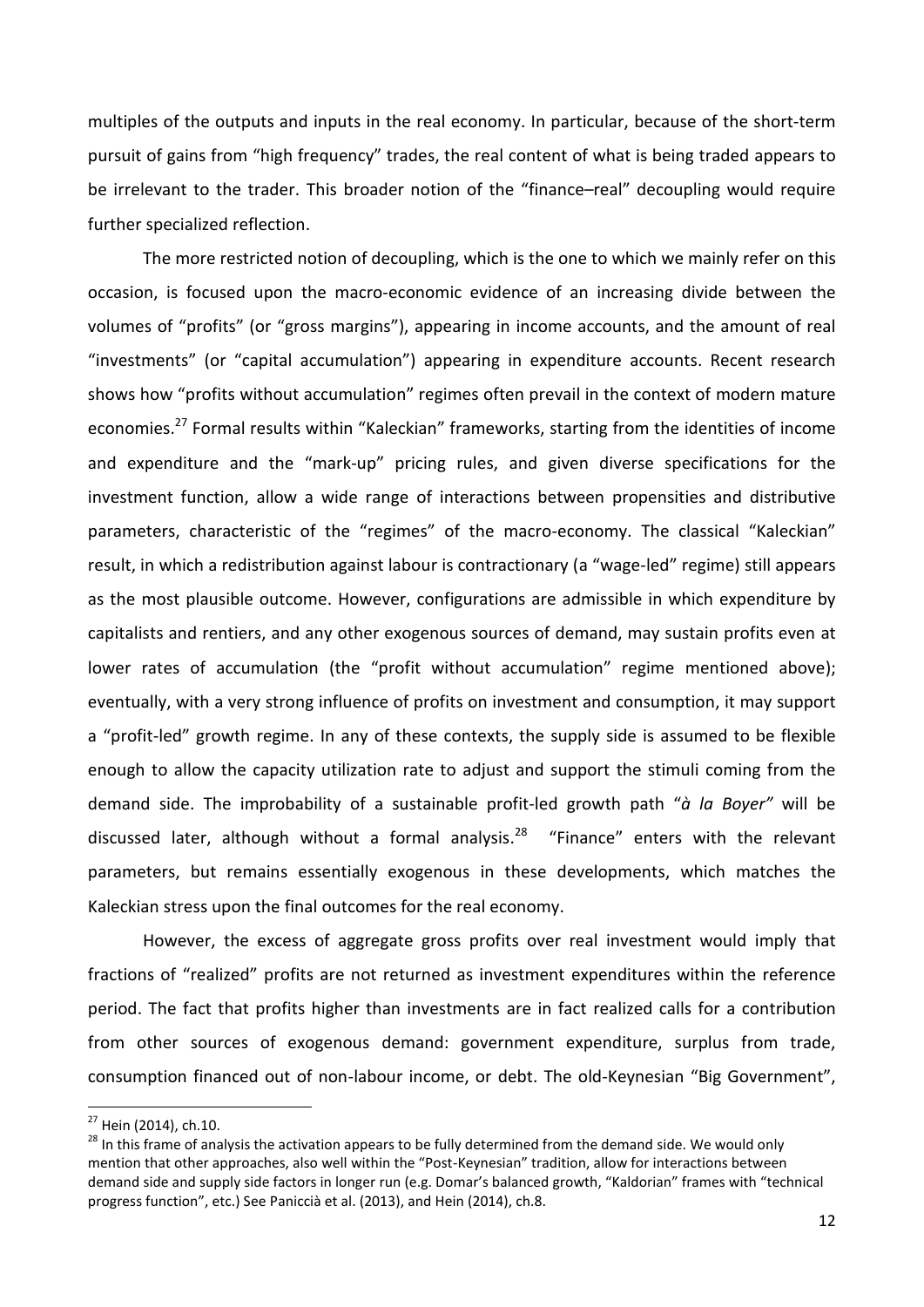the pursuit of a "mercantilist" surplus, or a "Malthusian" role for consumption by the wealthier, and, eventually, working class households being led into debt, or any combination of these, are required for the result. A look back at recent national experiences should confirm these intuitions.

In most conventional frames, the capital markets allow the realization of "S = I", or, otherwise, for all leakages out of the income–expenditure circuit to be eventually channelled into the financing of demand components (including public expenditure, etc.). However, when there is a departure from this, more complex institutional frames and transaction mechanisms will be involved. There is certainly still a role for "finance" to act in between surplus income positions (savings) and deficit-spending positions, offering a variety of credit instruments. In our "inverted" reading, however, it is, instead, the liquidity requirements of the debt positions that allow the origination of assets and fund financial trades. Together with traditional bank credit, which supports spending through endogenous money creation, we will have the creation of securities; the pooling of debts into tradeable ABSs will enhance the weight and the role of this second channel.

Between the appropriation of profit and the expenditures eventually coming forth from this, lies the vast sink of finance, in which the inflows and outflows of "loanable funds" may not match each other in their timings and volumes. The purely speculative super-structures of "derivative" items will contribute to building up the higher levels of the "inverted pyramid". A large matrix of intra-financial credit and debt positions is built-up from the leveraged transactions among specialized vehicles.<sup>29</sup> This dilatation of a financial super-structure, out of any original "real" base, normally falls outside of standard "Neo-Kaleckian" modelling. The "profit without accumulation" regime, when continued for period after period, would, however, imply that further decoupling and financial dilatation is occurring.

### **5. "Coupon Pool" and "Creative Finance": the multiplication of bread and fish?**

In any period, the excess of profits ("Π") over investments ("I") is placed within the management of portfolios. The demand for financial "stores of value" may, in such a circumstance, be in excess of the supply coming from the originations of debt in the institutional sectors in a deficit position. Expert observers of the events in what was nearly a decade of "boom and bust" at the beginning of the twenty-first century remarked on how supplies of "safe" bonds went short for a time with

<sup>&</sup>lt;sup>29</sup> Shin (2010), ch. 6.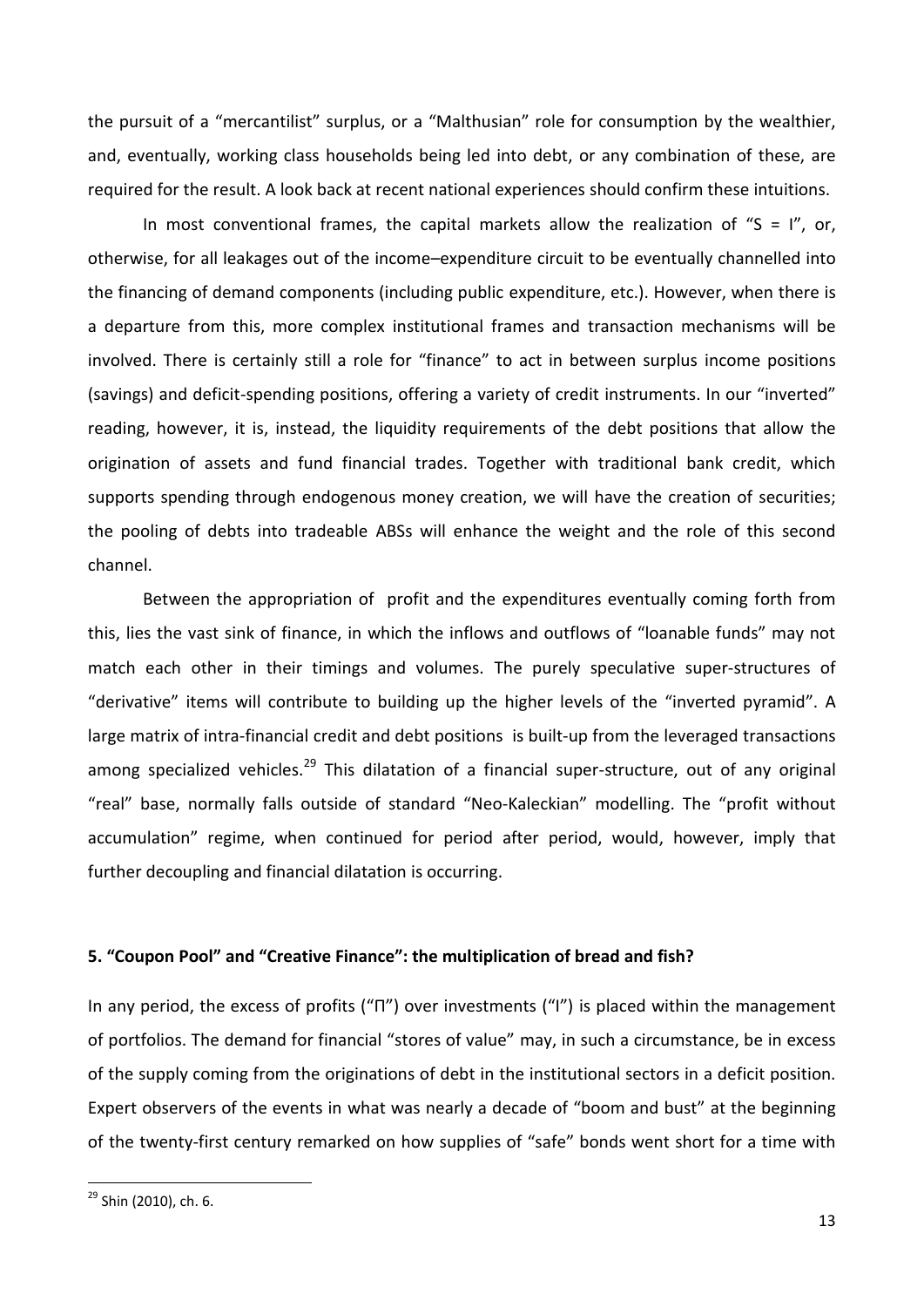respect to demand: the rise of financial engineering for securitized assets, from MBSs to the higher layers, was then fuelled, to some extent, by a "demand-pull" pressure for structured items on the diverse ladders of the maturity and liquidity spectrums.<sup>30</sup> Scholars from the Minskian school have given a good description of the rise of this "creative finance", which outpaced that of traditional banking ("OTD" vs. "OTH") and led to a system with an elaborate, and layered financial structure*.* 31

Here we shall only recall some of the instruments and practices of the "new" finance.

a) "Securitization": the collation of original debts and the floating of successive layers of "collateralized" securities;

b) "leveraged trades", enclosed within the circle of specialized intermediaries, multiplying the "turnover" of financial transactions in terms of the original or final values of savings and credit;

c) the rise in the trade for "derivatives", or secondary markets for speculative bets based upon the expected variations in the value of an underlying "primary" asset;

d) the rise of specialized "vehicles", along the chain of a layered intermediation, extracting fee incomes out of their marketing services; and

e) high frequency trade among leveraged traders, targeted at very short-term gains and with the continual need for a rolling-over of their credit lines.

More "structured" finance thus claims more fee incomes; these may be explicit (e.g. commissions) or implicit (the result of assembling and marketing CDOs of a higher order and shorter maturity, which are perceived as more "liquid" by the market and which result in a "plus" on the balance sheet) .

Banking, and "shadow" banking in particular, therefore appear to extract more and more fee income out of transactions within the purely financial circuits, with this income perhaps becoming more important than the "fund" incomes derived from the traditional repayments from credit. These fees would appear as the capture, by an "unproductive" financial circulation, of a higher share of the amount of some original "loanable" funds. However, when "finance" is considered as a whole, credit and debt positions amongst traders cancel out so that, eventually, the net assets of the "enlarged" banking sector, as a whole, "*will consist of lendings to non bank* 

 $30$  Caballero (2009).

<sup>&</sup>lt;sup>31</sup> Nersisyan and Wray (2010) for evidence of the rising shares of innovative instruments on total asset of financial sector in the US. .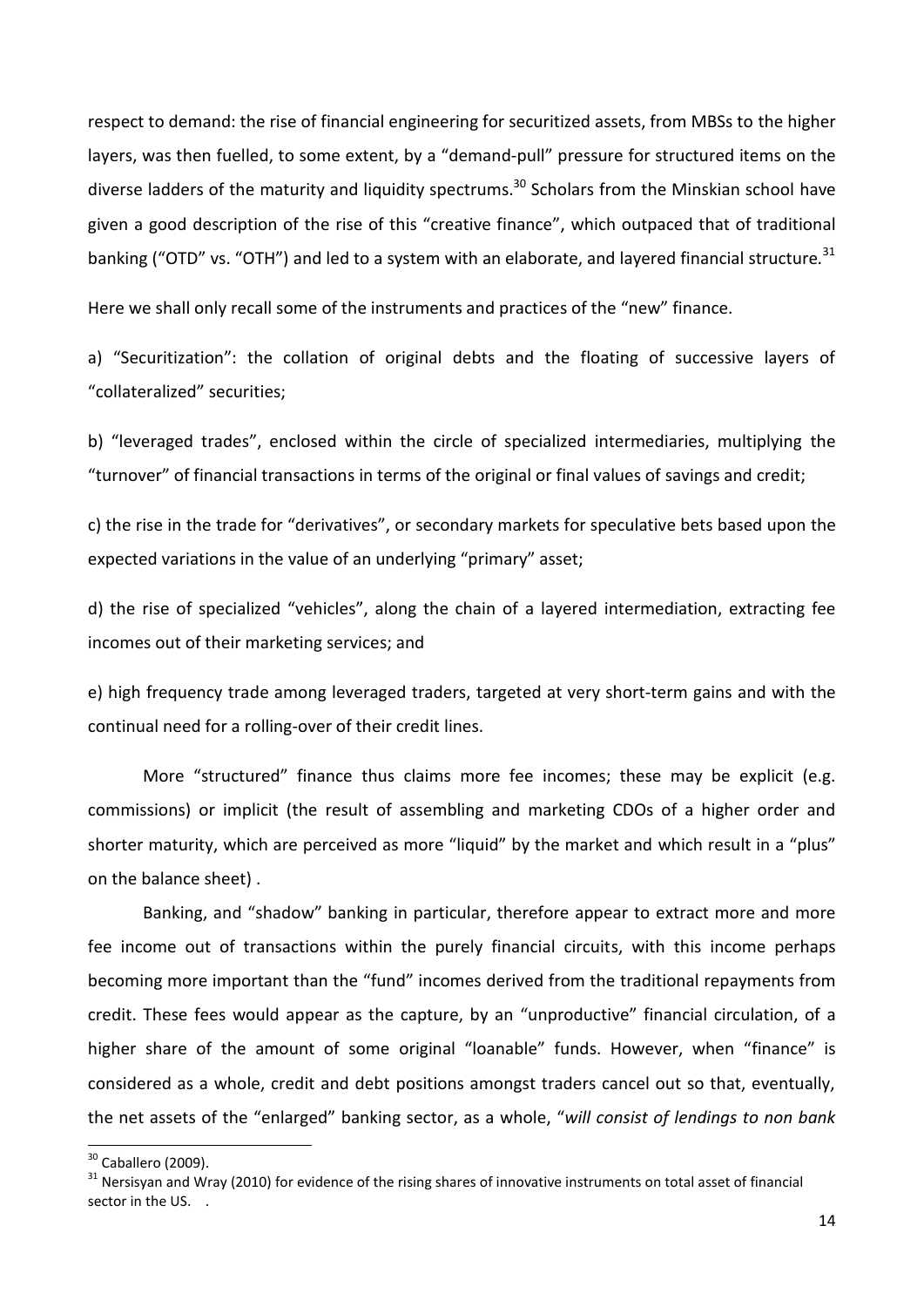*borrowers".*<sup>32</sup> Real profits there remain as the ultimate source of cash flows, "*enabling business to validate debt".<sup>33</sup>* In conclusion, the interplay of the "longer chains" and "shorter horizons" of creative finance imply that fewer resources are being made available for final real investment funding for a given amount of original cash flowing into the "coupons" pool.

The ground is now set for an attempt at a synthesis. The joint consideration of Kaleckian constraints for real profits and the characteristics of the actual financial structure may hint, eventually, at a kind of "Kaleckian limit to financialization".

## **6. Is the rise of the "Patrimonial Capitalism" of the twenty-first century based on a global "Ponzi" scheme?**

In fact, when the "decoupling" regime is defined as a situation in which  $\Pi > I$ , or gross profits exceed real investments, the simple division of both sides by "K" will yield "r> g", or, in other words, the rate of return on capital will be in excess of the rate of accumulation/growth. These tendencies can easily be associated with the recent trend in income and wealth distribution, namely, the falling share of labour incomes (particularly when top "managerial" incomes are excluded, as these are correctly considered as participation in the capitalistic surplus). With the share of capital income increasing,<sup>34</sup> this will imply, when the decoupling regime is extended over an indefinite horizon, the "euthanasia", or any other worse termination, of labour! Besides, if the average propensity to save rises as the consequence of redistribution, and given that  $\Delta K/K = (s\Delta Y)$ / Y) x Y/K, the capital/output ratio should rise for a given value of "g", further reinforcing the tendency.

The macro-economic, and social, sustainability of such a projection, within the longer term, is worth discussion. Piketty's notion of "capital" differs from what is commonly understood in growth models as a factor of production, and refers instead to the notion of *patrimoine* – that is, the value of all riches, whatever their form. Financial assets are obviously one item, but *patrimoine* includes other "stores of value" (real property, gold, other valuables, etc.). This is to be kept in mind, since it introduces a complication with respect to the frame so far assumed, where only financial assets founded on credit/debt management were considered. Keeping "real stores of value" on one side for the moment, and considering only that part of riches held in collateralized

<sup>&</sup>lt;sup>32</sup> Shin (2010), p. 113.

<sup>33</sup> Minsky (2013), p.99.

<sup>&</sup>lt;sup>34</sup> In Piketty's original formulation, this is the parameter " $\alpha$  = rK/Y".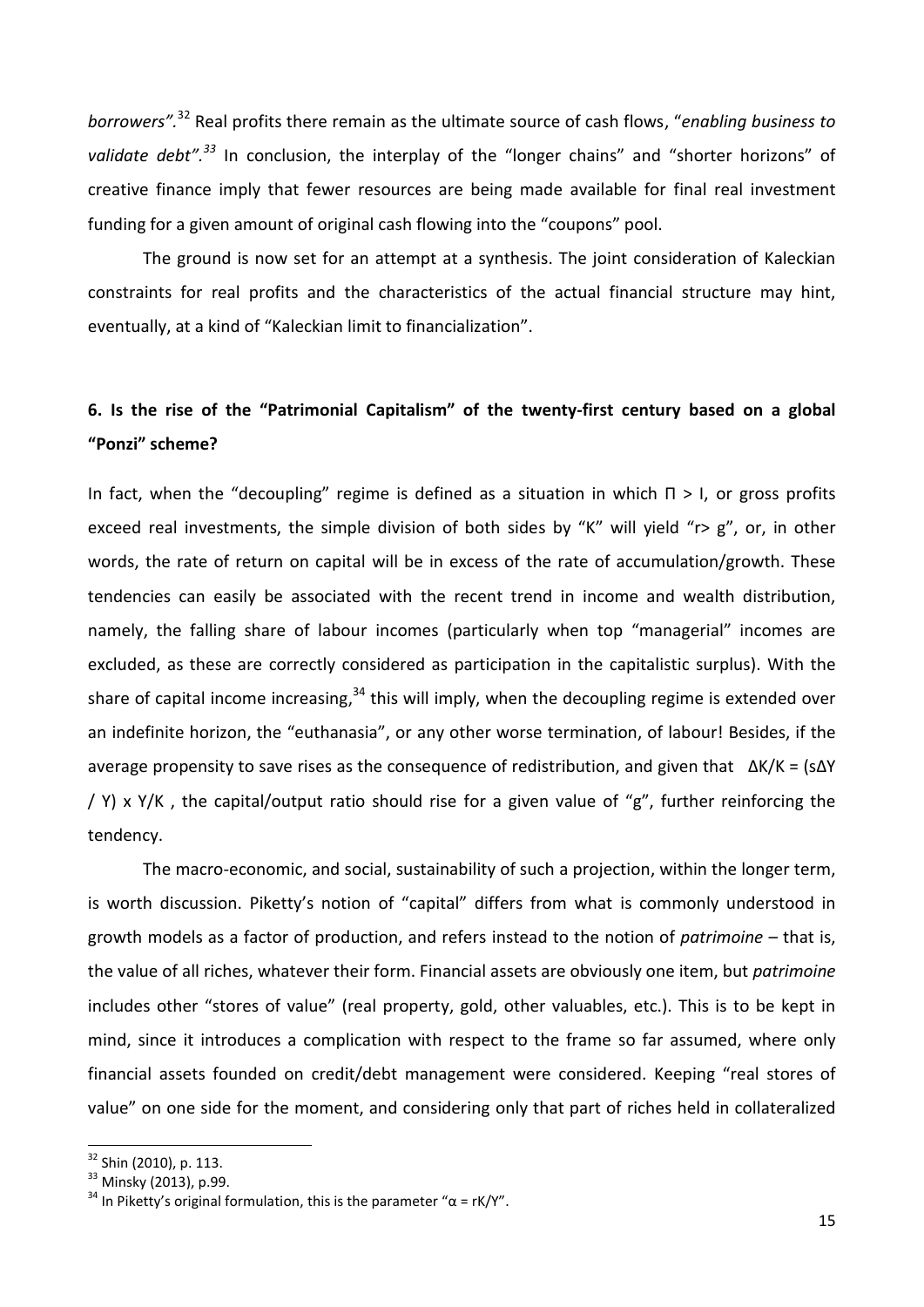assets, a target of "r>g", if relentlessly pursued by the wealthy community in any situation of the real economy, would imply that rentiers' appropriations will exceed surpluses from real activities, period after period. Such a prospect would raise very worrying questions at a time like this when the growth rates of mature economies are low, and can be projected, in a more pessimistic vision, into the perspective of "secular stagnation".<sup>35</sup>

If claims for appropriations increased by more than the cash flow for the servicing of the debt of real businesses, the process would, quite automatically, lead the operation of the overall economy to proceed along the Minskian path to "fragilization": from "hedge" conditions, if they ever existed, to "speculative" finance, where interest payments are met but debts must be rolled over, and eventually, with more and more operators in the real sector finding themselves unable to honour their commitments overall and falling into "Ponzi" positions, to a "Minsky crisis", which is the likely outcome at some point in the continuation of this regime. In the meantime, the "leverage" ratios of the whole system will have kept rising: this is equivalent to the further dilatation of the financial sphere.

Let us recall, at this point, the familiar Kaleckian identities for profit determination from the national income identities.

From the fundamental identity between expenditures and incomes:

 $C_W + C_1 + 1 + G + NX = W + \Pi + T$ ,

where NX are net exports and  $C_W$  and  $C_\Pi$  are consumption out of wage and non-wage incomes, eventually, allowing for positive (or negative) saving by workers' households (S<sub>W</sub> = W - C<sub>W</sub>), the identity for profit realization is:

 $\Pi = C_1 + I + (G-T) + NX - S_W$ 

**.** 

The excess "Π – I", in the "decoupling" regime, when profits are not immediately and wholly returned as investments into the income/expenditure circuit, necessarily requires a demand-side actuation coming out of: a) " G- T"; b) "NX"; c) "C $_{\Pi}$ "; d) - S<sub>W</sub>. Deficit spending, "mercantilistic" trade, high consumption by the wealthier, or inducement to debt of the working class, or any combination of these, are necessary conditions for continued decoupling. In the ideal equilibrium with a balanced budget for state and trade, non-invested profits may be validated only by the "luxury" consumption of the rentiers and the debt of the workers!

Actions and interactions, in the real world, are somewhat more complicated: for example, consumption out of incomes that do not derive from current labour participation will include

<sup>&</sup>lt;sup>35</sup> See Summers (2015), for deeper insight and fundamental reference to Steindl on this point, and Hein (2015b).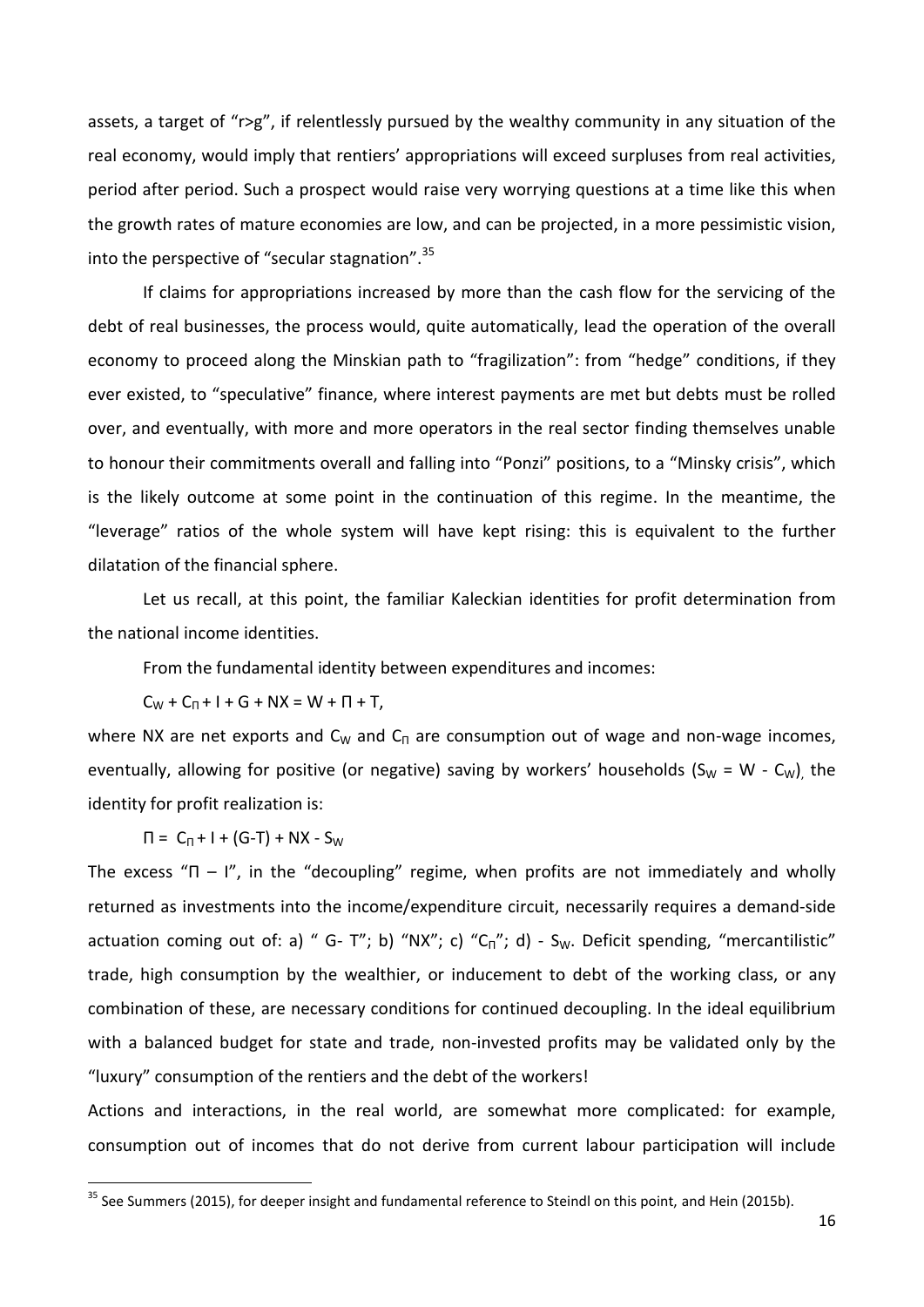spending of, for instance, pensioners drawing down on entitlements from paid-in saving schemes that are either publicly or privately funded (when not directly paid out of the public deficit); in fact, larger and larger shares of the demand for assets come from institutional investors pooling the precautionary savings of the wider population. It would thus be incorrect to identify " $C_{\Pi}$ " wholly as "rentier" expenditure.

This important link between the Kaleckian accounting constraint and the Minskian description of the paths to instability is accounted for, once more, by Minsky himself: "*the Kaleckian way of looking at profits leads quite clearly to the consideration of the stability, or even the viability, of a financial structure".*<sup>36</sup>

Flow accounts for income/expenditure, and "portfolio" accounts in which assets are capitalized at present-day valuations of future income flows out of debt-servicing, are then strictly connected, in the sense that any "shock" affecting one side is bound to have consequences on the other side, within the stock–flow interactions.

Counterfactuals from recent experiences in mature economies can be evoked: the "fiscal compact" aiming at balancing the public budget within the EMU experience has reinforced the "mercantilistic" pursuit of net exports as the only propellant of growth; and we can consider the US experience of the rise and bust of a debt-financed housing bubble. We proceed now to our conclusions, with an attempt at a summing-up.

#### **7. Concluding remarks: a real limit to financial dilatation?**

The debate around "wage-led" vs. "profit-led" growth regimes has been a key topic in the line of research following the original inspiration of Kalecki, with fruitful contaminations of the taxonomies from the French "Regulation" school. The implicit criticism that has already been made of these results consists in the argument that, while the possible "steady states" of the economy within regimes is cleverly described, the longer-run implications, in particular for the sustainability of the financial structure in the background, are very often overlooked. We have focused only on the regime where Π > I, and profits are sustained by weak real accumulation, which corresponds broadly to our notion for "decoupling". The excess of Π over I must then be explained by some component of an exogenous demand for its realization; at the same time, the surplus cash flow, once subtracted from the consumption " $C_{\Pi}$ ", is added to the demand side for

<sup>&</sup>lt;sup>36</sup> Minsky (2013), p.100.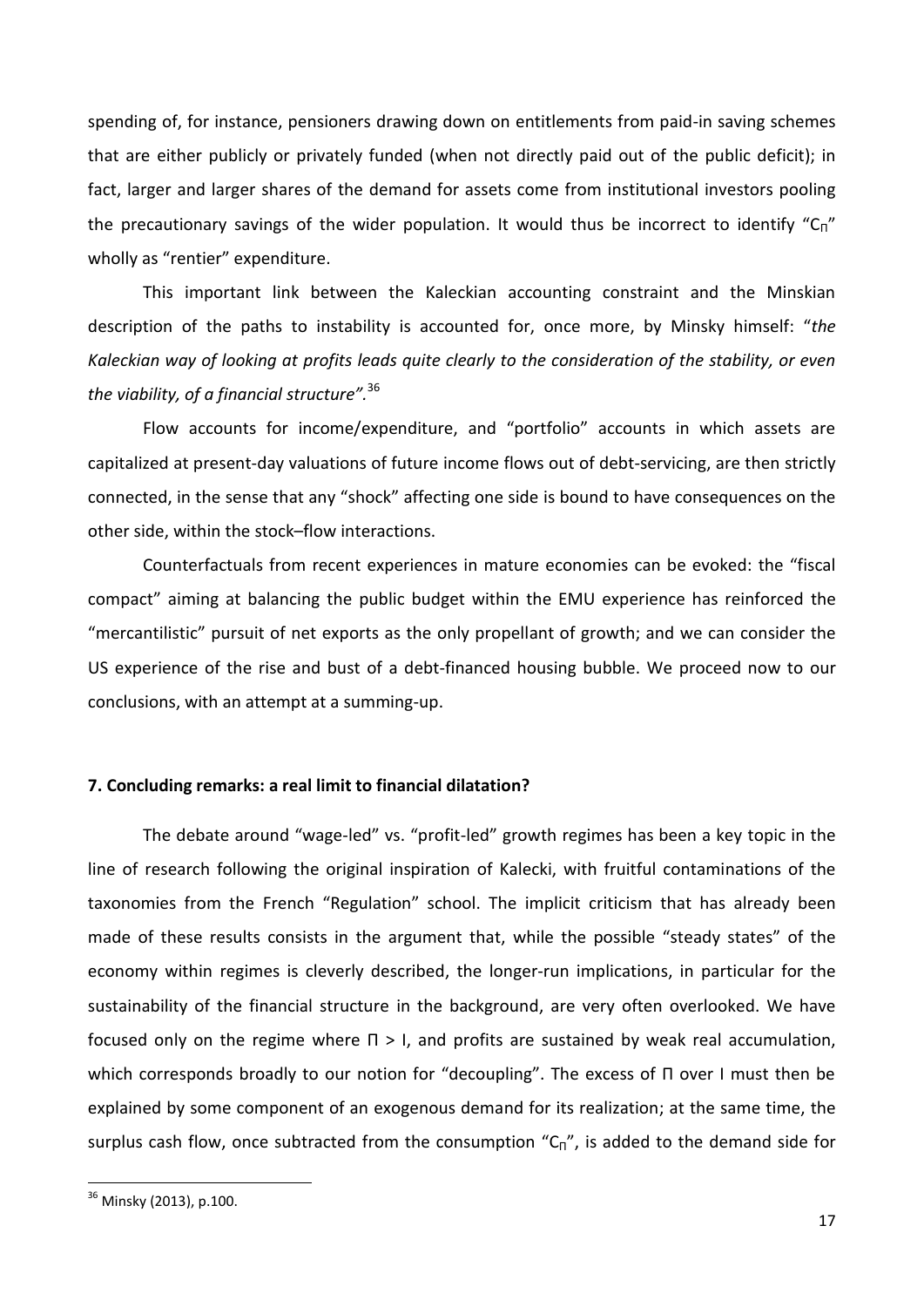the "coupon pool" of assets. Engineering by "creative" finance is capable of endogenously inflating this pool, through securitized items, the diffusion of platforms for "short-term" trading, etc. The "layering" of intermediation chains breeds an increasing number of specialized "vehicles" for sophisticated financial trades (although often these are emanations of the larger operators in the investment banking or insurance oligopolies). An increasing part of the original amount of money that is cashed as profits from real activity, once it enters this circuit, is likely to be captured by it. Money managers, entrusted with portfolio management, will claim fee incomes for their services. Fee incomes will, indeed, be appropriated by all intermediaries in each segment of the primary and derivative trades, as payment for their issuing and marketing services. Surpluses of Π over I that continue to accrue will, period after period, contribute towards inflating the pool of financial worth, motivated only by the target of the "valorization of the values" (Marx's D- D<sup>+</sup>), and will have lost all vision and interest in the collateral and the fundamental trends of the real economy.

Further, the sustainability of "profit-led" growth, where a redistribution from "W" to "Π" positively affects real activation and accumulation, appears, at this point, highly problematic. Avoiding the formalities, let us suppose that £1 of a "wage" is shifted in favour of "profits". For demand-side activation to rise, additions to investments and other demand components ought to compensate for a "Kaldorian", negative, impact on consumption arising from the differential propensities. The "animal spirits" of "real" entrepreneurs, or the craving for increased consumption of luxuries by rentiers, need to be stimulated to a highly consistent degree. However, the "shareholder value" regime implies that a greater part of this £1 of additional profit will not be retained by the firm engaged in the real activity. While retained profits for investment are income with an expenditure propensity equal to one, profits paid out to claimholders for dividends and interests will, in the amount of  $(1 - {}^{\prime\prime}C_{\Pi} )$ , be diverted towards the financial circuit. Will they ever wholly emerge as additional credit for the spending agents? A portion of our £1 might remain in the "store of value" with diverse maturities, risks, liquidity, and returns. Professionals in portfolio counselling and management will charge fees. These managers, often operating within leveraged margins, are likely to invest their surpluses in the shorter-term instruments of a "high frequency trade". Eventually, what is left of our £1 may slip into the "near-money" markets, where, every day, bankers close their trades through overnight credits/drafts. In conclusion, the original shift of £1 from wages to profits is likely to reduce aggregate demand, with a stagnation implication as originally suggested by Kalecki, and it is highly probable that the "long-term" options of real investments are sacrificed along this path. The continuation of the  $\Pi > I$  (and  $r > g$ ) regime requires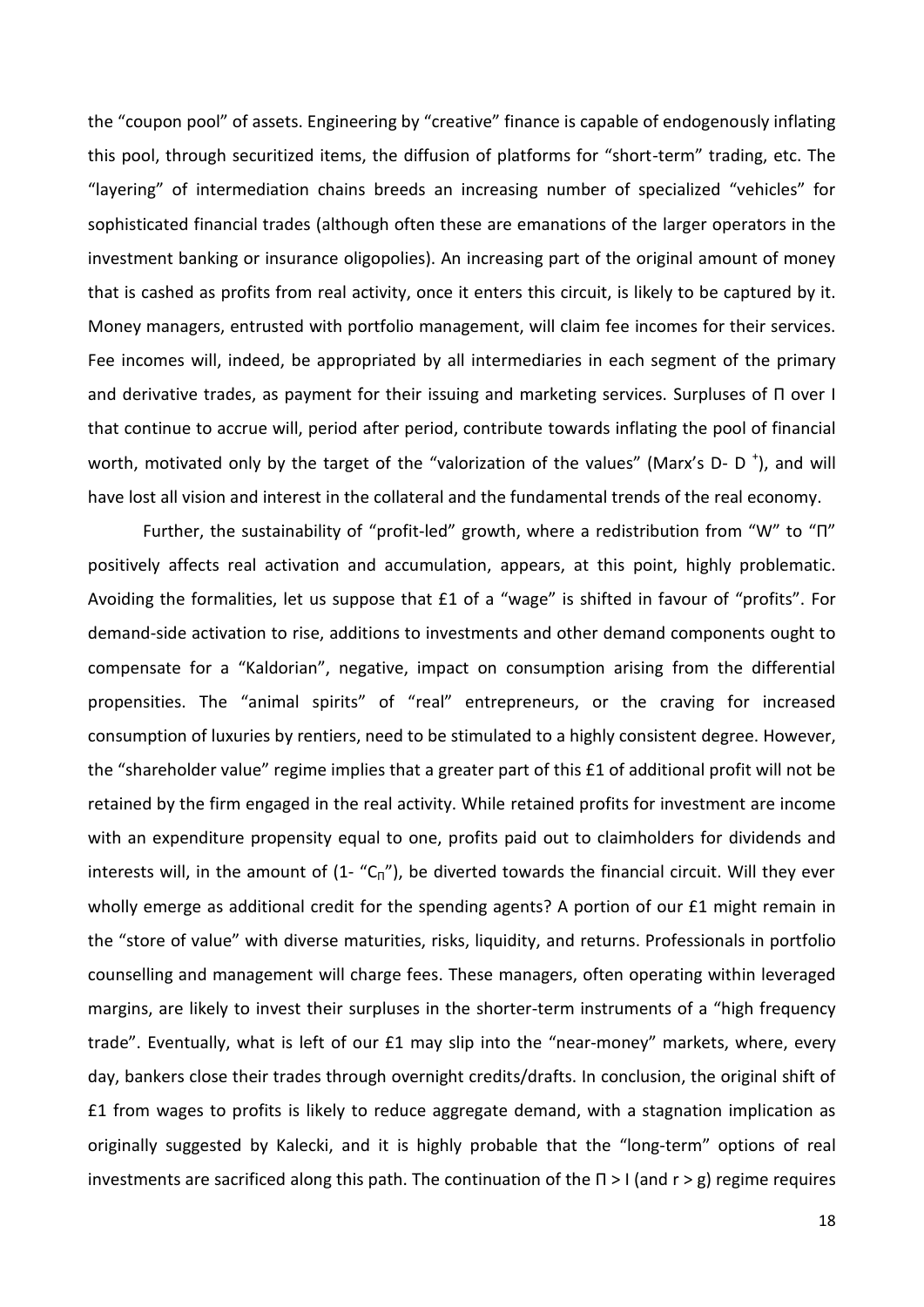the financial circuit to be capable of continually feeding the "valorization" process and aiming at returns in excess of real growth for income and cash flows. Cases of an inability to pay by some debtors tied to "real" incomes then become more and more frequent. In traditional banking, such an event would result in the devaluation of bad credits on the asset side of the balance sheet of banks. Where debts are floated into the market as CDOs, etc., these events lead to asset devaluation, or worse, illiquidity. Leveraged agents will need to sell "good" assets to meet their commitments, and the spectre of a "Minsky moment" materializes. All this has happened, and might happen again.

In conclusion, the simple parable about the destinations of just this £1 warns us that when a "decoupling" situation is found, we must think about the implications of this on the viability of the financial structure in the background, as Minsky was aware. Moreover, a question should be posed about "from where" returns to the *patrimoine* higher than the real growth of aggregate incomes might come.

Actually, "wealth" does not need to be wholly invested in shares and bonds, etc., that are based upon collaterals; real stores for wealth, real estate, gold, art, etc. are available for portfolios, directly through ownership or indirectly through shares in specialized funds. May these placements "keep" and increase their patrimonial values for ever? The initial burst of excess demand should eventually be followed by the rise of a flow supply, dis-inflating the "bubble". Exceptions may come only for goods with intrinsically low elasticities of production and substitution (unique masterpieces, etc.).

One store of value, which is characterized by low values for those elasticities, is, as Keynes explains, "money". In the periods of deepest uncertainty, claims for returns may be sacrificed to the target of merely "keeping" nominal values. The increasing volume of wealth that is "parked" in some "safe harbour" (such as a Swiss Franc account or a German "Bund", etc.) and earns zero, or even negative, returns means that eventually "r" is drawn back to the stagnation of "g" in the real economy!?

Starting from this link between "Kaleckian" stagnation and "Minskian" instability, there is room for a wider set of research suggestions. Those with a "Marxian" background may recall the awkward passages (in Book III of "Kapital" or in the "Grundrisse") where "fictitious" capital is distinguished from "real" capital, and crises triggered by the deflation of the former in relation to the latter are evoked. The actual revival of "stagnation" theories, in which the opportunities and motives for "I" are seen to fall short of the availabilities of "S", even at zero, or negative, rates of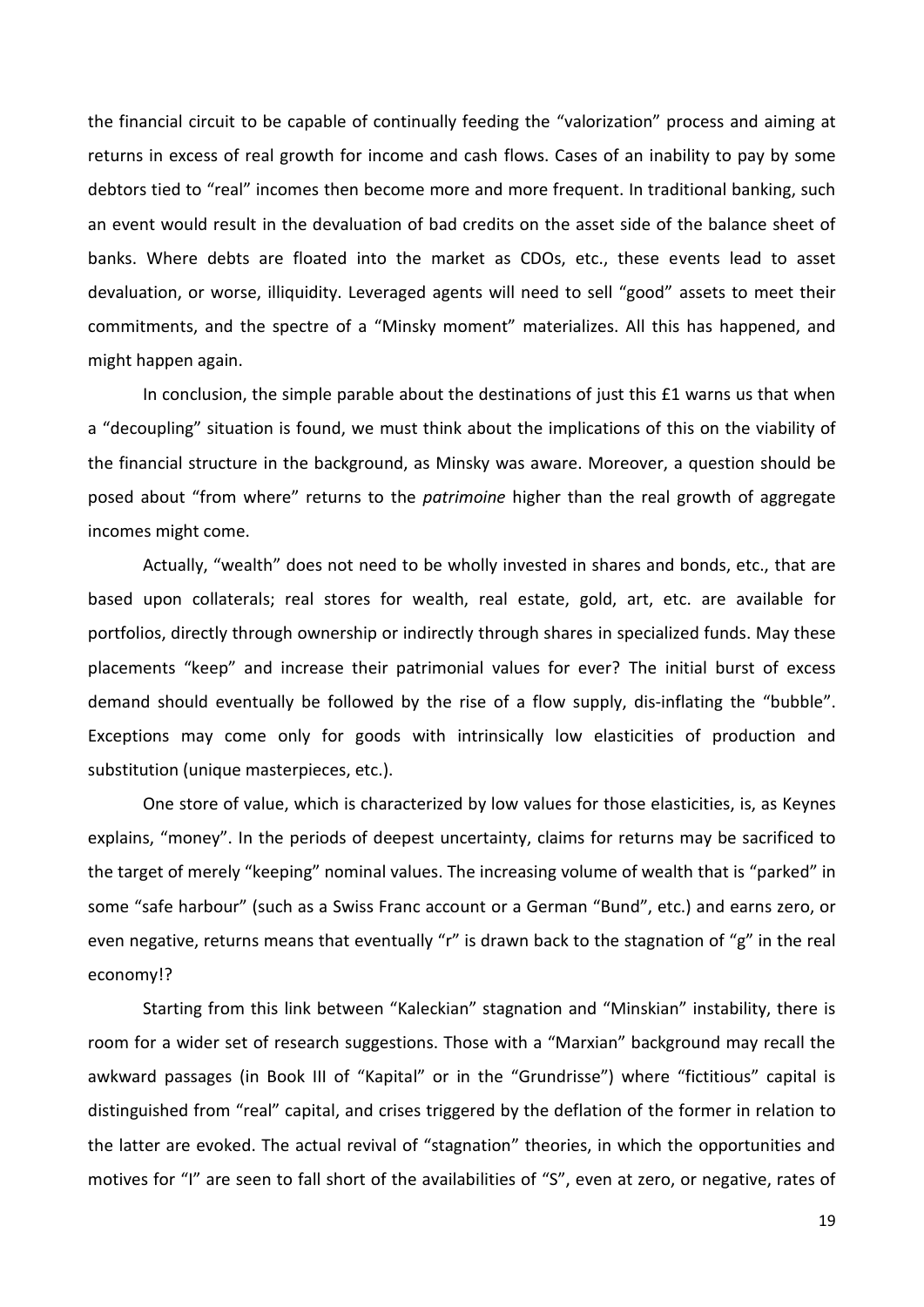interest, is another line of reflection that may be reconnected to our description of the decoupling of finance and the real economy. If the outcomes of distribution imply positive savings with zero growth, and these savings (which may be aimed, say, at retirement incomes) are in "need" of a return, where might such an appropriation come from? Out of further restrictions on the share given to labour? But this would worsen demand stagnation!

The Kaleckian identities show how surplus may be derived from the other sources of exogenous demand. But here we are back to Big Government, mercantilism, or even Malthus, where high spending by the wealthier benefits all. A thorough reflection should make us worry, at this point, not only about the macro-economic, but also about the social, sustainability, of these regimes.

#### **References**

- Bianco, A., Piacentini, P. (2013); "The sustainability of a creative-finance-led economy", FESSUD WP Series, n. 7.
- Boyer, R. (2000); "Is a finance-led growth regime a viable alternative to Fordism? A preliminary analysis", *Economy and Society,* pp.111-145.
- Caballero, R. (2009); "The 'other' imbalance and the financial crisis", MIT Department of Economics, Working Paper 09/32.
- Froud, J., Haslam, C., Johal, S, Williams, K. (2001); "Financialisation and the coupon pool", *Gestao & Producao,* pp.271- 288.
- Froud, J., Haslam, C., Johal, S, Williams, K. (2002); "Financialisation and the coupon pool", *Capital and Class*, pp*.*119- 151.
- Glyn, A., Sutcliffe, B. (1972); "*British Capitalism, Workers and the Profit-squeeze",* Penguin, London.

- Hein, E. (2014); "*Distribution and Growth after Keynes",* Edward Elgar, Cheltenham.
- Hein, E. (2015a), "Finance-dominated capitalism and re-distribution of income: A Kaleckian perspective", *Cambridge Journal of Economics,* pp. 907-934.
- Hein, E. (2015b); "Secular stagnation or stagnation policy? Steindl after Summers", Working Paper n. 846, Levy Economics Institute of Bard College.
- Kalecki, M. (1943); "Political aspects of full employment", *Political Quarterly,* pp. 347-356, reprinted (1973) in "*Selected Essays in the Dynamics of Capitalist Economies",* Cambridge University Press, Cambridge.

Keynes, J.M. (1936); "*The General Theory of Employment, Interest and Money",* Macmillan, London.

Hein, E. (2012); "*The Macroeconomics of Finance-dominated Capitalism – and its Crisis",* Edward Elgar, Cheltenham.